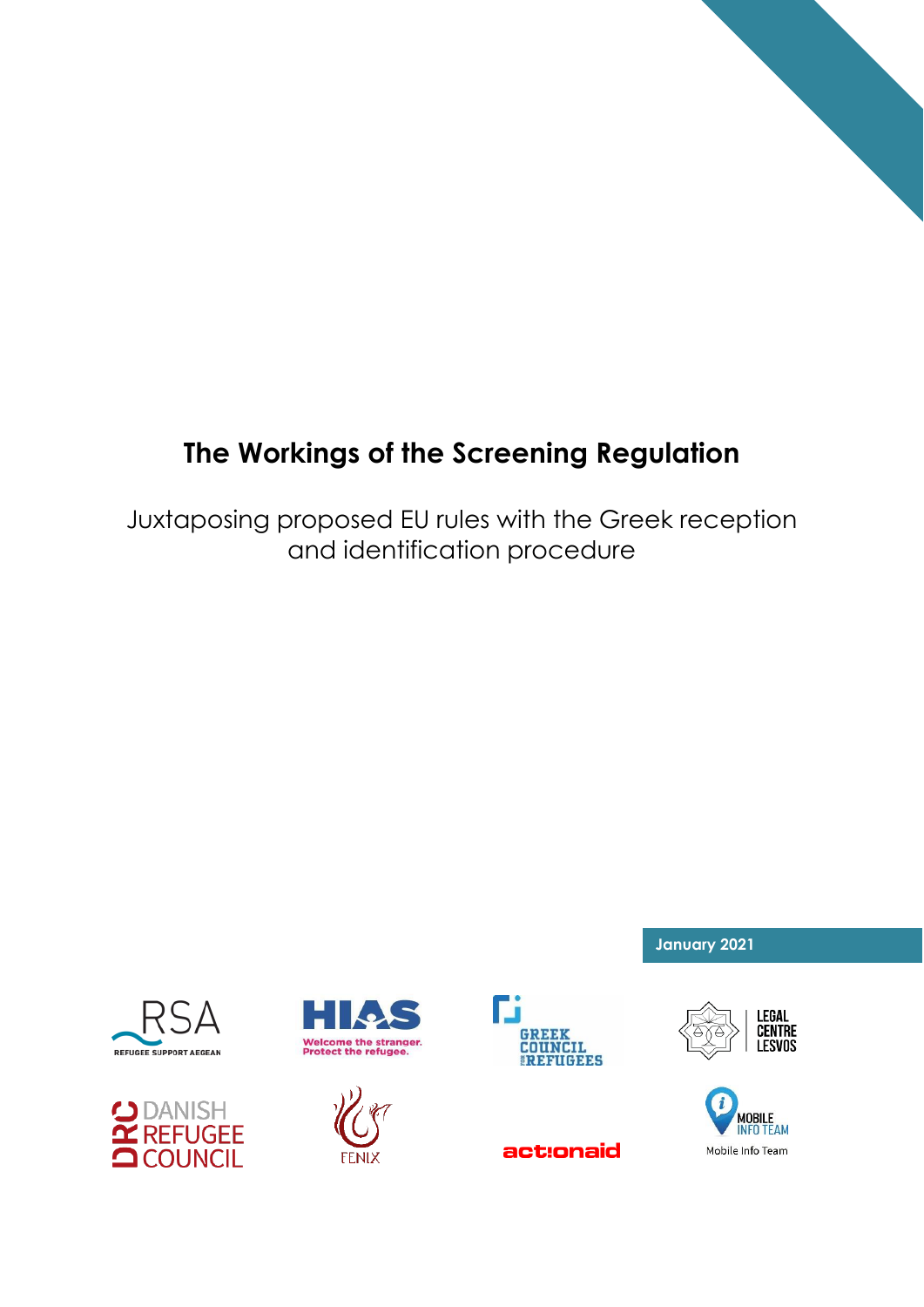## **Summary of observations**

The European Commission proposal for a Screening Regulation is largely modelled on the "reception and identification procedure" applicable to all irregularly arriving persons in Greece. Most of its provisions correspond to, if not mirror, provisions in Greek legislation already in force. An in-depth understanding of the procedure is essential to identifying pitfalls and concerns attached to the Screening Regulation proposal at an early stage of negotiations in the Council and the European Parliament, with a view to promoting better law-making and sound reform of European Union (EU) law.

### Transparency and accountability of Frontex support

- 1. The involvement of Frontex in the reception and identification procedure implemented in Greece is marred by a lack of transparent rules and legal framework. The process of registration of individuals' personal data, including age and nationality, by Frontex experts is neither recorded nor transcribed. Beyond the palpable effects of incorrect registration on the asylum procedure, this results in a lack of accountability of the Agency insofar as individuals are not informed of the possibility to make use of the Frontex complaints mechanism when they deem their rights to be violated.
- 2. Participation of actors such as guardians during the registration procedure before Frontex has had meaningful effect in preventing incorrect registration of unaccompanied children's personal details.

## Deprivation of liberty

- 3. Greek law does not espouse the fiction of non-entry into the territory. Although the IPA foresees a "restriction on freedom" amounting to *de facto* detention for up to 25 days for the reception and identification procedure, individuals on the islands are not subject to blanket deprivation of liberty and are not detained under that particular provision in practice, though other forms of confinement apply. Practice differs in Evros, where people are confined within the RIC for the full 25-day period.
- 4. However, contrary to the law, not all new arrivals are immediately referred to a RIC. Practice at the land border of Evros, as well as on the islands during the March 2020 suspension of the asylum procedure, reveals systematic use of arbitrary detention of new arrivals prior to – or without – access to reception and identification procedures.

#### Medical check and vulnerability

- 5. Albeit formally laid down as parts of the reception and identification procedure, it is not clear at which point the medical check and vulnerability assessment are deemed to be completed for the purposes of the procedure. It appears that reception and identification procedures are often considered as concluded before the individual undergone a medical check and vulnerability assessment, partly due to delays and capacity gaps in the conduct of those steps.
- 6. Severe problems persist in the medical check and vulnerability assessment, including: long waiting times; failure to grant individuals access to their medical records on Lesvos; non-identification of certain vulnerabilities e.g. victims of torture; failure to refer individuals to specialised hospitals for necessary examinations. Barriers are owed to chronic shortages in qualified staff, as well as other factors.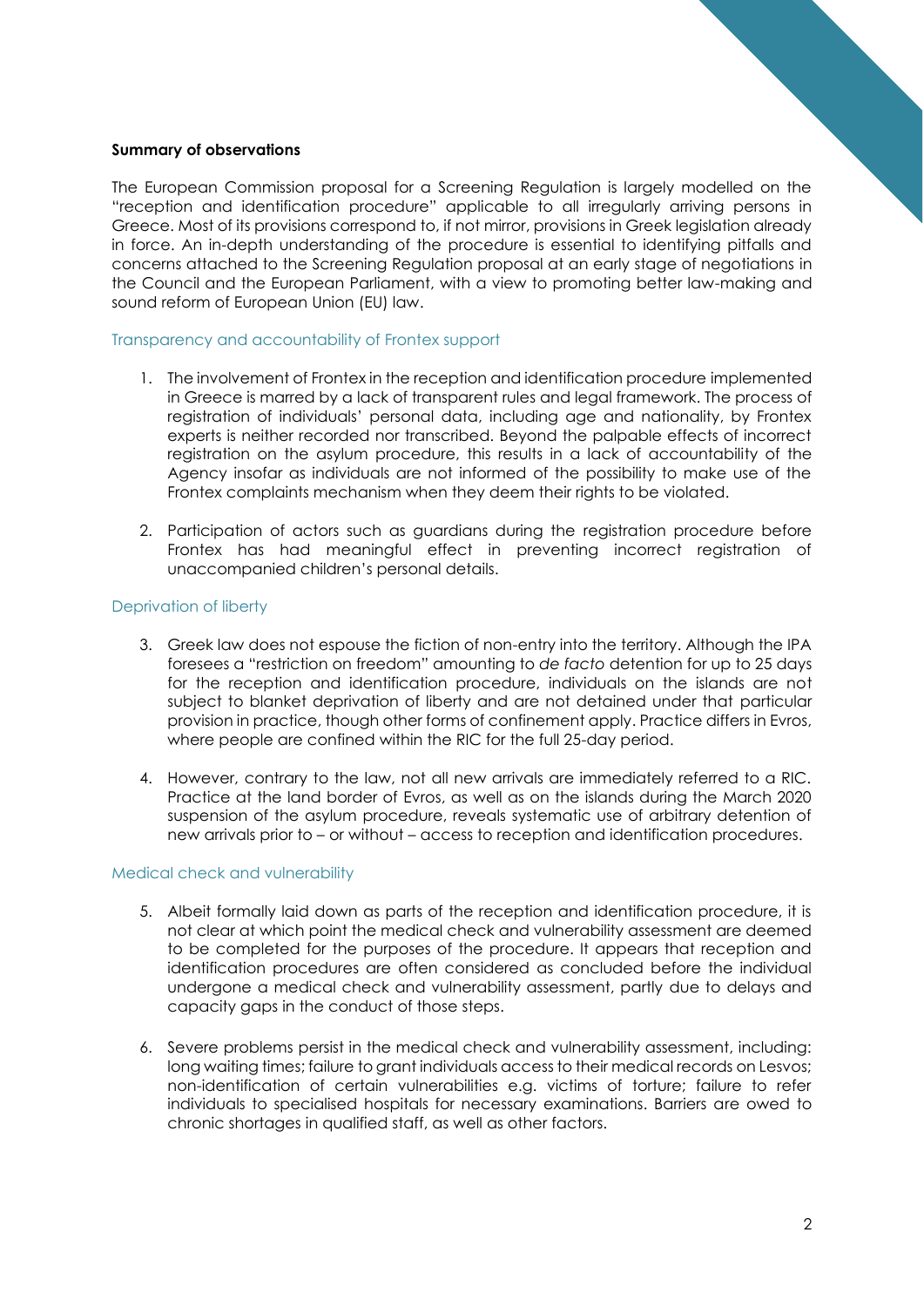# **Introduction**

The European Commission proposal for a Screening Regulation is largely modelled on the "reception and identification procedure" (*διαδικασία υποδοχής και ταυτοποίησης*) applicable to all irregularly arriving persons in Greece. The majority of its provisions correspond to, if not mirror, provisions in Greek legislation which set out key elements of the process such as restrictions on liberty, identification, registration, medical check, vulnerability assessment, and referral to asylum or other procedures. To that end, an in-depth understanding of the procedure is essential to identifying pitfalls and concerns attached to the Screening Regulation proposal at an early stage of negotiations within the Council and the European Parliament, with a view to promoting better law-making and sound reform of EU law.

The correlation table presented below provides a point-by-point comparison of the main provisions of the Screening Regulation proposal with relevant domestic legislation, namely L 4375/2016 and L 4636/2019 (IPA). It also offers a detailed analysis of the implementation of the reception and identification procedure in practice, drawing on up-to-date information complemented by observations from the following civil society organisations supporting asylum seekers in the country. The information provided in the correlation table has been collected through a collaborative effort of civil society organisations Refugee Support Aegean (RSA), HIAS Greece, Greek Council for Refugees, Danish Refugee Council, Legal Centre Lesvos, FENIX Humanitarian Legal Aid, ActionAid Hellas and Mobile Info Team, and legal practitioners.

**Disclaimer:** The information contained in this table reflects the legislative framework and administrative practice at the time of writing. The different elements of the reception and identification procedure often vary according to location – between Evros and the Eastern Aegean islands, or even between different islands – and may fluctuate over time.

# **Glossary & Abbreviations**

| Geographical<br>restriction<br>Restriction on<br>freedom |                                                                                  | Restriction of movement within a particular island, applied to all individuals<br>subject to the EU-Turkey deal.<br>Confinement within the premises of the RIC, amounting to de facto<br>deprivation of liberty. |
|----------------------------------------------------------|----------------------------------------------------------------------------------|------------------------------------------------------------------------------------------------------------------------------------------------------------------------------------------------------------------|
| <b>AIDA</b>                                              |                                                                                  | Asylum Information Database                                                                                                                                                                                      |
| EASO                                                     |                                                                                  | European Asylum Support Office                                                                                                                                                                                   |
| EKKA                                                     |                                                                                  | National Centre for Social Solidarity   Εθνικό Κέντρο Κοινωνικής Αλληλεγγύης                                                                                                                                     |
| <b>EODY</b>                                              |                                                                                  | National Public Health Organisation   Εθνικός Οργανισμός Δημόσιας Υγείας                                                                                                                                         |
| <b>FRA</b>                                               |                                                                                  | European Union Agency for Fundamental Rights                                                                                                                                                                     |
| Frontex                                                  |                                                                                  | European Border and Coast Guard                                                                                                                                                                                  |
| <b>GDPR</b>                                              |                                                                                  | General Data Protection Regulation                                                                                                                                                                               |
| <b>HGC</b>                                               |                                                                                  | Hellenic Coast Guard   Λιμενικό Σώμα – Ελληνική Ακτοφυλακή                                                                                                                                                       |
| <b>IOM</b>                                               | International Organisation for Migration                                         |                                                                                                                                                                                                                  |
| <b>IPA</b>                                               | International Protection Act, L 4636/2019   Ν 4636/2019 περί διεθνούς προστασίας |                                                                                                                                                                                                                  |
| JMD                                                      | Joint Ministerial Decision   Κοινή Υπουργική Απόφαση                             |                                                                                                                                                                                                                  |
| <b>RIC</b>                                               | Reception and Identification Centre   Κέντρο Υποδοχής και Ταυτοποίησης           |                                                                                                                                                                                                                  |
| <b>RIS</b>                                               | Reception and Identification Service   Υπηρεσία Υποδοχής και Ταυτοποίησης        |                                                                                                                                                                                                                  |
| <b>UNHCR</b>                                             |                                                                                  | United Nations High Commissioner for Refugees                                                                                                                                                                    |
|                                                          |                                                                                  |                                                                                                                                                                                                                  |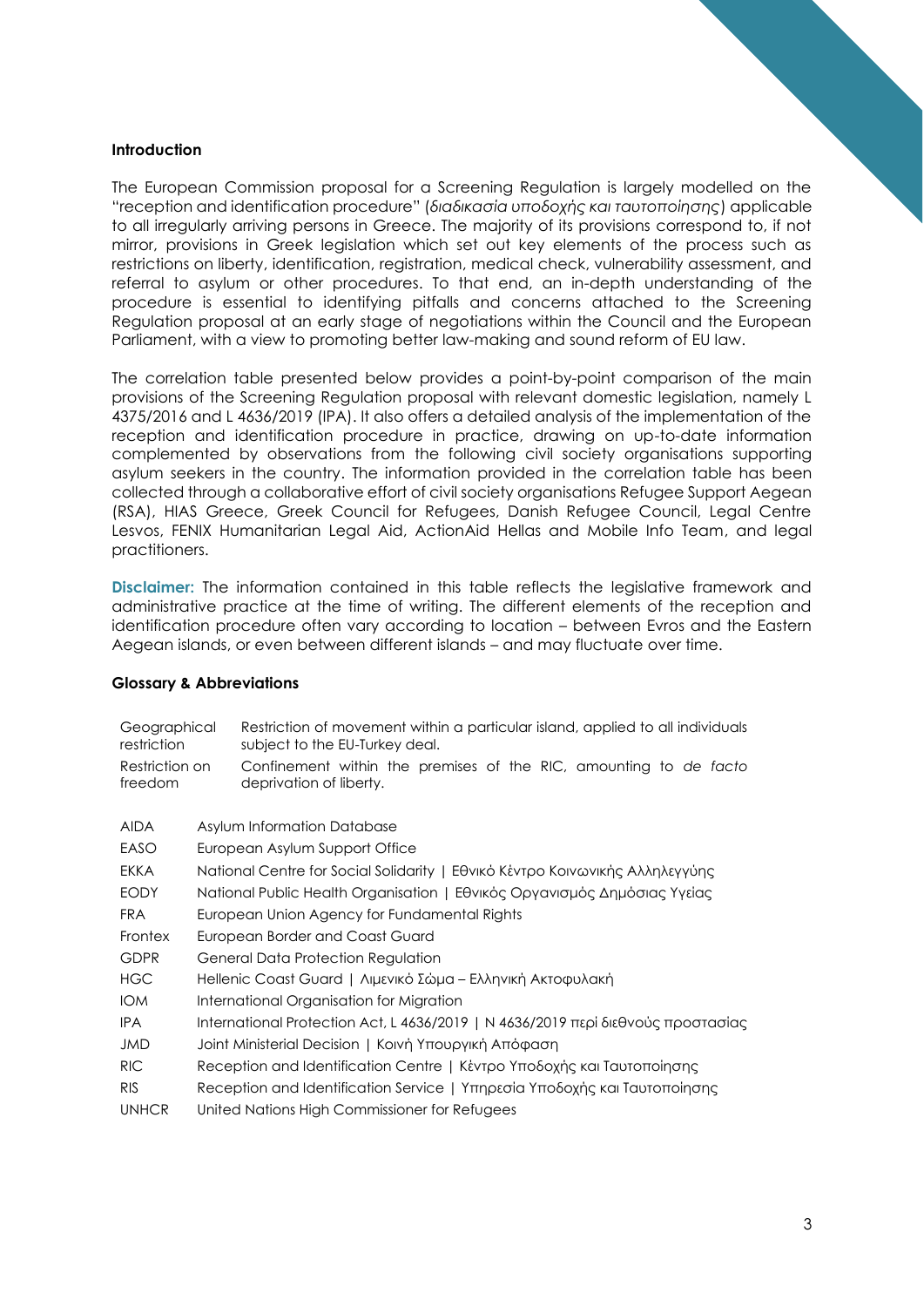| Screening                                                                                                                                                                                                                                             | Greek legal framework and practice                                                                                                                                                                                                                                                                                                                                       |             |                                                                                                                                                                                                                                                                                                                                                                                                                                                                                                                                                                                                                                                                                                                                                                                                                                                                                                                                                                                                                                                                                                                                                                                                                                                                                                                                                                                                                                  |
|-------------------------------------------------------------------------------------------------------------------------------------------------------------------------------------------------------------------------------------------------------|--------------------------------------------------------------------------------------------------------------------------------------------------------------------------------------------------------------------------------------------------------------------------------------------------------------------------------------------------------------------------|-------------|----------------------------------------------------------------------------------------------------------------------------------------------------------------------------------------------------------------------------------------------------------------------------------------------------------------------------------------------------------------------------------------------------------------------------------------------------------------------------------------------------------------------------------------------------------------------------------------------------------------------------------------------------------------------------------------------------------------------------------------------------------------------------------------------------------------------------------------------------------------------------------------------------------------------------------------------------------------------------------------------------------------------------------------------------------------------------------------------------------------------------------------------------------------------------------------------------------------------------------------------------------------------------------------------------------------------------------------------------------------------------------------------------------------------------------|
| Proposal provision                                                                                                                                                                                                                                    | Legislation                                                                                                                                                                                                                                                                                                                                                              | Authorities | Implementation                                                                                                                                                                                                                                                                                                                                                                                                                                                                                                                                                                                                                                                                                                                                                                                                                                                                                                                                                                                                                                                                                                                                                                                                                                                                                                                                                                                                                   |
| 1. Competent authorities                                                                                                                                                                                                                              |                                                                                                                                                                                                                                                                                                                                                                          |             |                                                                                                                                                                                                                                                                                                                                                                                                                                                                                                                                                                                                                                                                                                                                                                                                                                                                                                                                                                                                                                                                                                                                                                                                                                                                                                                                                                                                                                  |
| Art $6(7)$ :<br>designated at<br>national law level.<br>with appropriate<br>staff and<br>resources.<br>Participation of<br>health experts,<br>child protection<br>and anti-<br>trafficking<br>rapporteurs.<br><b>EUAA and Frontex</b><br>may support. | Art 8(2) L 4375/2016: RIS is competent for<br>reception and identification procedures.<br>Art 39(9) IPA: Frontex, EASO, IOM may<br>provide support in reception<br>and<br>identification procedures. UNHCR may<br>follow the procedures<br>and provide<br>information and other assistance to<br>persons. The aforementioned actors shall<br>establish MoU with the RIS. |             | Transparency of actors' involvement: Serious concerns are<br>raised by the lack of legislative provisions vis-à-vis the<br>involvement of EU Agencies in key steps of the process<br>competence. As regards Frontex, which inter alia carries out<br>steps of the registration process in support of the RIS, the only<br>relevant guidance is to be found in an unpublished Manual of<br>Standard Operating Procedures (SOPs) applicable to RIC, <sup>1</sup><br>which provides that Frontex support includes "identification,<br>registration and debriefing activities" which include registration<br>of personal data and verification of identity and nationality.<br>Specific concerns regarding the verification of identity and<br>nationality are set out in the relevant section below. The<br>procedure conducted by Frontex is neither recorded nor<br>transcribed, despite its legal significance in the asylum<br>procedure. As stated below, Frontex officials do not inform<br>individuals of the possibility to access the Agency's complaints<br>mechanism to seek redress.<br><b>Capacity gaps:</b> Gaps in the capacity and training of<br>competent authorities are consistently reported. Medical staff<br>shortages are an illustrative example. There were no medical<br>services on Chios for five months in 2019, while in Samos and<br>Lesvos there was a gap in medical services for four months and |

## **Correlation table: Screening procedure | Reception and identification procedure**

<sup>1</sup> RIS, *Manual of Standard Operating Procedures applicable to RIC*, December 2017, cited in FRA, *Update to the 2016 Opinion on fundamental rights in the 'hotspots' set up in Greece and Italy*, February 2019, available at: [https://bit.ly/3c1p5qV.](https://bit.ly/3c1p5qV)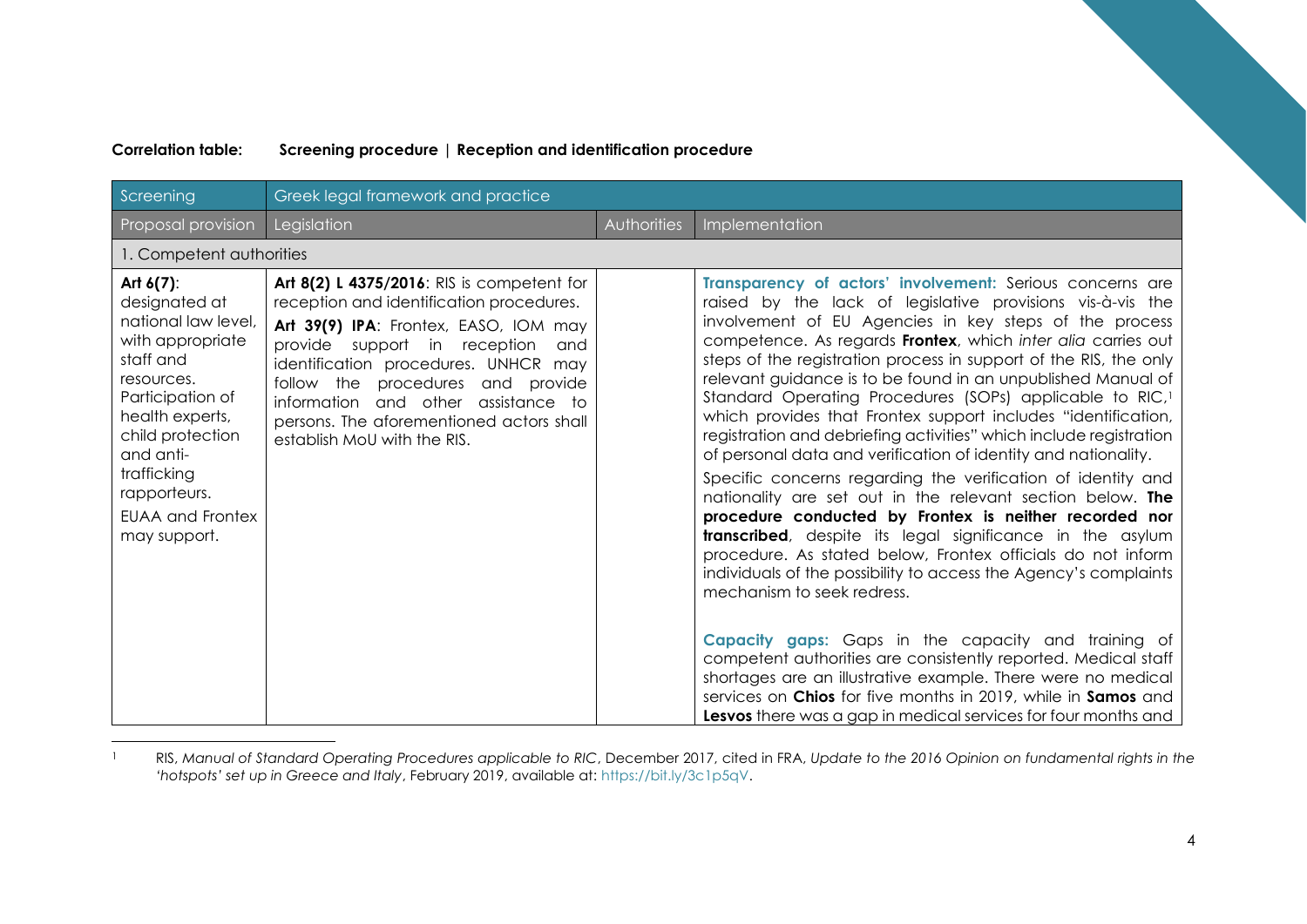|                                                            |                                                                                        | prolonged gaps in psychosocial support, and on Leros for two<br>months. <sup>2</sup>                                                                                                                                                                                                                                                                                                                                                          |                   |            |
|------------------------------------------------------------|----------------------------------------------------------------------------------------|-----------------------------------------------------------------------------------------------------------------------------------------------------------------------------------------------------------------------------------------------------------------------------------------------------------------------------------------------------------------------------------------------------------------------------------------------|-------------------|------------|
|                                                            |                                                                                        | Severe capacity shortages generally persist to date. In August<br>2020, the General Hospital of Samos only accepted 10 patients<br>per day, of whom 2 RIC residents. <sup>3</sup> Additionally, at the<br>"Vostanio" General Hospital of Mytilene on Lesvos, there have<br>been reported cases of refusal to provide care, including for<br>time-sensitive treatment such as terminating pregnancies,<br>reportedly based on national origin. |                   |            |
|                                                            |                                                                                        | According to information provided by the Ministry of Migration<br>and Asylum, the number of National Public Health Organisation<br>(EODY) staff available per RIC at the end of November 2020<br>was as follows:4                                                                                                                                                                                                                             |                   |            |
|                                                            |                                                                                        | <b>RIC</b>                                                                                                                                                                                                                                                                                                                                                                                                                                    | <b>EODY</b> staff | Population |
|                                                            |                                                                                        | Lesvos                                                                                                                                                                                                                                                                                                                                                                                                                                        | 36                | 7,200      |
|                                                            |                                                                                        | Chios                                                                                                                                                                                                                                                                                                                                                                                                                                         | 18                | 2,503      |
|                                                            |                                                                                        | Samos                                                                                                                                                                                                                                                                                                                                                                                                                                         | 15                | 3,774      |
|                                                            |                                                                                        | Leros                                                                                                                                                                                                                                                                                                                                                                                                                                         | 11                | 615        |
|                                                            |                                                                                        | Kos                                                                                                                                                                                                                                                                                                                                                                                                                                           | 15                | 721        |
|                                                            |                                                                                        | Evros                                                                                                                                                                                                                                                                                                                                                                                                                                         | 9                 | 195        |
| 2. Location of screening process                           |                                                                                        |                                                                                                                                                                                                                                                                                                                                                                                                                                               |                   |            |
| Art $4(1)$ : no<br>authorisation to<br>enter the territory | The fiction of non-entry does not apply in<br>reception and identification procedures. |                                                                                                                                                                                                                                                                                                                                                                                                                                               |                   |            |

<sup>2</sup> AIDA, *Country Report Greece, 2019 Update*, June 2020, 107-108, available at: [https://bit.ly/2KYZgfD.](https://bit.ly/2KYZgfD) At times, the RIC of Lesvos had only 3 doctors for over 19,000 residents: RSA, 'Moria nightmare', 24 January 2020, available at: [https://bit.ly/3pU2Eb0.](https://bit.ly/3pU2Eb0)

<sup>3</sup> General Hospital of Samos, Doc No 10834, 8 July 2020, cited in Efsyn, 'Τον άφησαν να πεθάνει λόγω του «κανονισμού»', 30 July 2020, available at: [https://bit.ly/2LvgzFT.](https://bit.ly/2LvgzFT)

<sup>4</sup> Ministry of Migration and Asylum, Reply to parliamentary question, No 553, 15 December 2020, available at: [https://bit.ly/3b4tNnm.](https://bit.ly/3b4tNnm)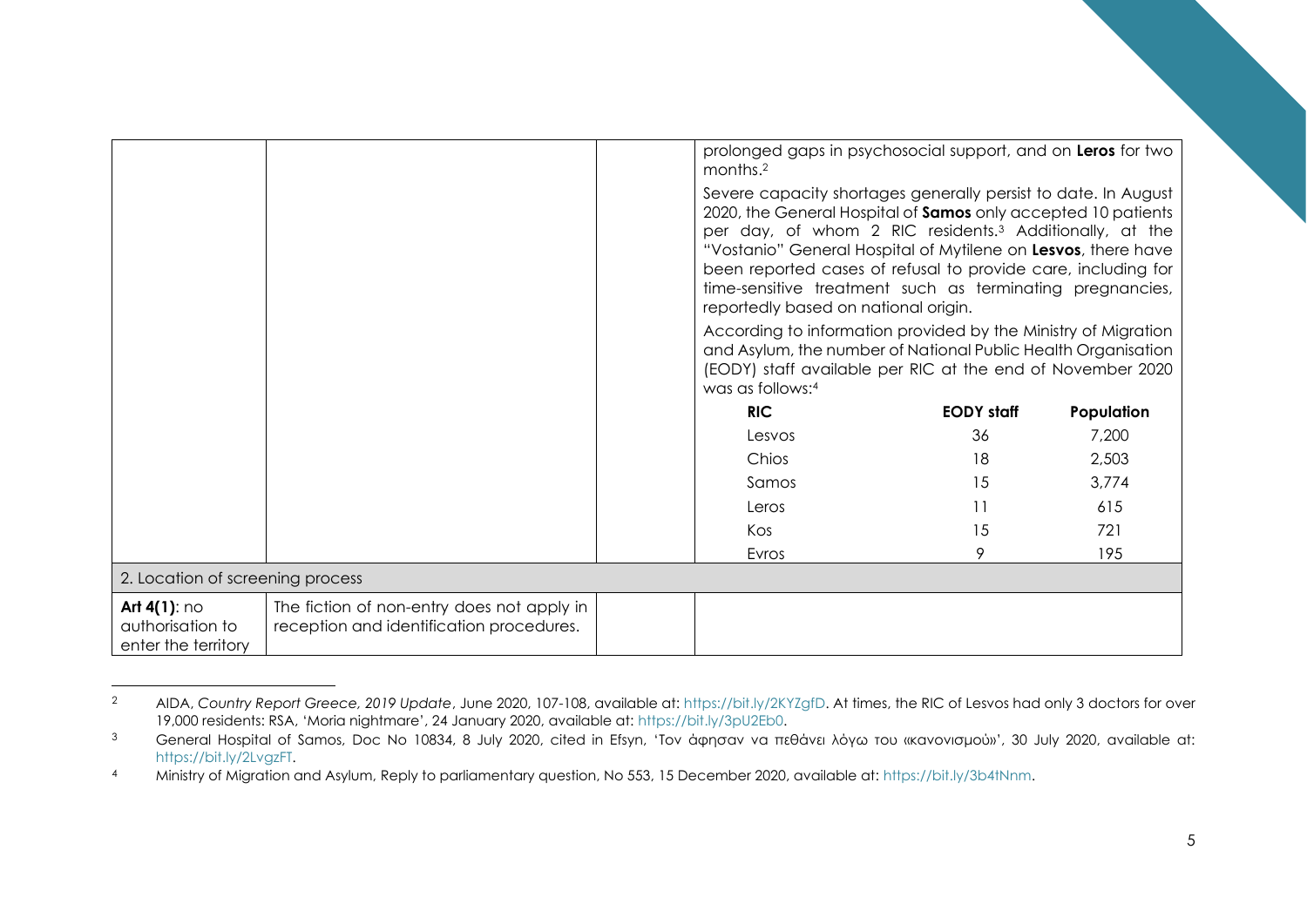| during the<br>conduct of the<br>screening at the<br>border               |                                                                                                                                                                                                                                                        |                                                                                                                                                                                                                                                                                                                                                                                                                                                                                                                                                                                                        |
|--------------------------------------------------------------------------|--------------------------------------------------------------------------------------------------------------------------------------------------------------------------------------------------------------------------------------------------------|--------------------------------------------------------------------------------------------------------------------------------------------------------------------------------------------------------------------------------------------------------------------------------------------------------------------------------------------------------------------------------------------------------------------------------------------------------------------------------------------------------------------------------------------------------------------------------------------------------|
| Art 6(1): locations<br>at or in proximity<br>to the external<br>borders. | Since the fiction of non-entry does not   RIS<br>apply, no distinction is drawn in the law<br>between screening at the external border<br>or on the territory.                                                                                         | Greece operates 6 RIC, located in Evros, Lesvos, Chios, Samos,<br>Leros, Kos. The Ministry of Migration and Asylum approved works<br>for a substantial expansion of the RIC of Evros at the end of<br>2020.5                                                                                                                                                                                                                                                                                                                                                                                           |
|                                                                          | Art 39(1) and (4) IPA: RIC, upon transport<br>by Police or HCG. Note that, under Art<br>8(4)(f) L 4375/2016, RIC may operate<br>within the premises of a Closed Controlled<br>Island Facility (KEDN), together with pre-<br>removal detention centres. | In a recent instruction, the RIS clarifies that persons arriving in<br>reception facilities across Greece without having undergone<br>reception and identification procedures shall be transferred to<br>a RIC with a view to completing such procedures. Accordingly,<br>no reception centre may offer accommodation to persons<br>who have not been officially referred thereto by the RIS after<br>receiving an International Protection Applicant Card. <sup>6</sup> Media<br>reports indicate transfers of people from regions such as Serres<br>to <b>Evros</b> at the end of 2020. <sup>7</sup> |
|                                                                          |                                                                                                                                                                                                                                                        | During the first half of 2020, a total of 7,762 registrations were<br>carried out by the RIS as follows: Lesvos (2,983), Evros (1,966),<br><b>Samos</b> (1,278), Chios (701), Kos (513), Leros (321).8                                                                                                                                                                                                                                                                                                                                                                                                 |
|                                                                          |                                                                                                                                                                                                                                                        | Living conditions in the RIC are consistently reported as far<br>below minimum human rights standards.                                                                                                                                                                                                                                                                                                                                                                                                                                                                                                 |
|                                                                          |                                                                                                                                                                                                                                                        | However, the obligation to immediately transfer new arrivals to<br>a RIC for reception and identification procedures is not<br>consistently complied with:                                                                                                                                                                                                                                                                                                                                                                                                                                             |

<sup>5</sup> Foni Rodopis, 'Έβρος: Οργή για τη νέα δομή φιλοξενίας μεταναστών στην Ορεστιάδα', 3 January 2021, available at: [https://bit.ly/3nbnG37.](https://bit.ly/3nbnG37)

<sup>6</sup> RIS, 'Διευκρινίσεις αναφορικά με τη διαχείριση αυτόβουλων - μη οργανωμένων αφίξεων Πολιτών Τρίτων Χωρών και Ανιθαγενών χωρίς νομιμοποιητικά έγγραφα στις Δομές Προσωρινής Υποδοχής και Φιλοξενίας στην ενδοχώρα υπό τη διοίκηση της ΥΠ.Υ.Τ.', 3/13625, 26 November 2020.

<sup>7</sup> Ethnos, '«Βράζει» ο Εβρος για τη δομή μεταναστών - Στα «κάγκελα» κάτοικοι, βουλευτές και εκκλησία', 11 January 2021, available at: [https://bit.ly/38G7W3X.](https://bit.ly/38G7W3X)

<sup>8</sup> RIS, *Ροές καταγεγραμμένων ΥΤΧ (ανά τόπο καταγραφής)*, 30 June 2020, available at[: https://bit.ly/3mGzsTM.](https://bit.ly/3mGzsTM)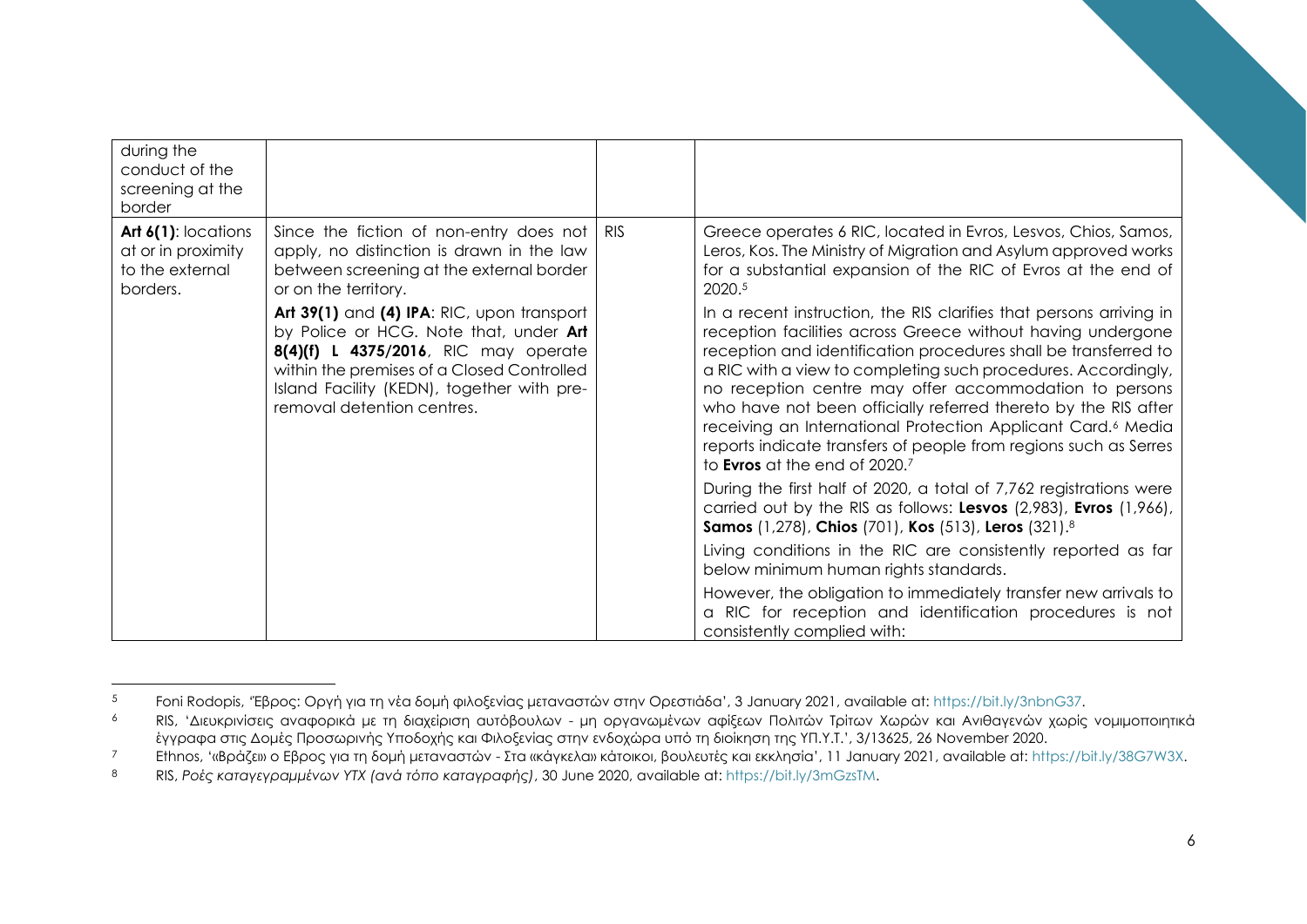| In Evros, due to the limited capacity of the RIC, Police and<br>HCG have continued to unlawfully detain new arrivals by<br>land or sea (e.g. Samothrace, Alexandroupolis) for periods<br>of one to three nights in so-called "pre-RIC detention" prior<br>to their transfer to the RIC. Detention takes place in the<br>pre-removal centre of Fylakio – currently suspended due<br>to expansion works <sup>9</sup> – or in police, border or coast guard<br>stations. <sup>10</sup> During this time, people are held in grossly<br>substandard conditions with no access to the outside<br>world. <sup>11</sup>                                                                                                                                     |
|------------------------------------------------------------------------------------------------------------------------------------------------------------------------------------------------------------------------------------------------------------------------------------------------------------------------------------------------------------------------------------------------------------------------------------------------------------------------------------------------------------------------------------------------------------------------------------------------------------------------------------------------------------------------------------------------------------------------------------------------------|
| On Kos, since January 2020, all new arrivals except persons<br>evidently falling under vulnerability categories are<br>immediately detained in the pre-removal detention<br>centre. <sup>12</sup> In previous years, this practice was applied to<br>groups subject to the "low recognition rate" detention<br>scheme, i.e. persons from countries subject to a rate below<br>33% <sup>13</sup> and single adults from Syria. The majority of<br>applicants have undergone rudimentary registration in the<br>RIC prior to being placed in detention. However,<br>applicants arriving from islands other than Kos and Rhodes<br>e.g. Symi, Megisti, Kastellorizo are immediately directed to<br>the pre-removal detention centre, without undergoing |
| reception and identification procedures in the RIC.                                                                                                                                                                                                                                                                                                                                                                                                                                                                                                                                                                                                                                                                                                  |

<sup>9</sup> Ministry of Citizen Protection, Reply to parliamentary question by SYRIZA, 14 December 2020, available at: [https://bit.ly/3bXz9RV.](https://bit.ly/3bXz9RV)

<sup>10</sup> RSA, *"In this place, we have to help ourselves!" – Malakasa camp*, April 2020, 4, available at: [https://bit.ly/3mIEnne;](https://bit.ly/3mIEnne) AIDA, *Country Report Greece, 2019 Update*, June 2020, 185.

<sup>&</sup>lt;sup>11</sup> *Ibid.* See also European Committee for the Prevention of Torture, Report on the visit to Greece from 13 to 17 March 2020, 19 November 2020, 17-19, available at[: https://rm.coe.int/1680a06a86.](https://rm.coe.int/1680a06a86)

<sup>12</sup> TVXS, 'Οι πρώτοι μετανάστες σε κλειστό κέντρο στην Κω, την ώρα που ο Μηταράκης επισκέτεται το νησί - Πανηγυρίζει ο Βορίδης', 26 January 2020, available at[: https://bit.ly/3oMEj6W.](https://bit.ly/3oMEj6W)

<sup>13</sup> AIDA, *Country Report Greece, 2019 Update*, June 2020, 185, 179.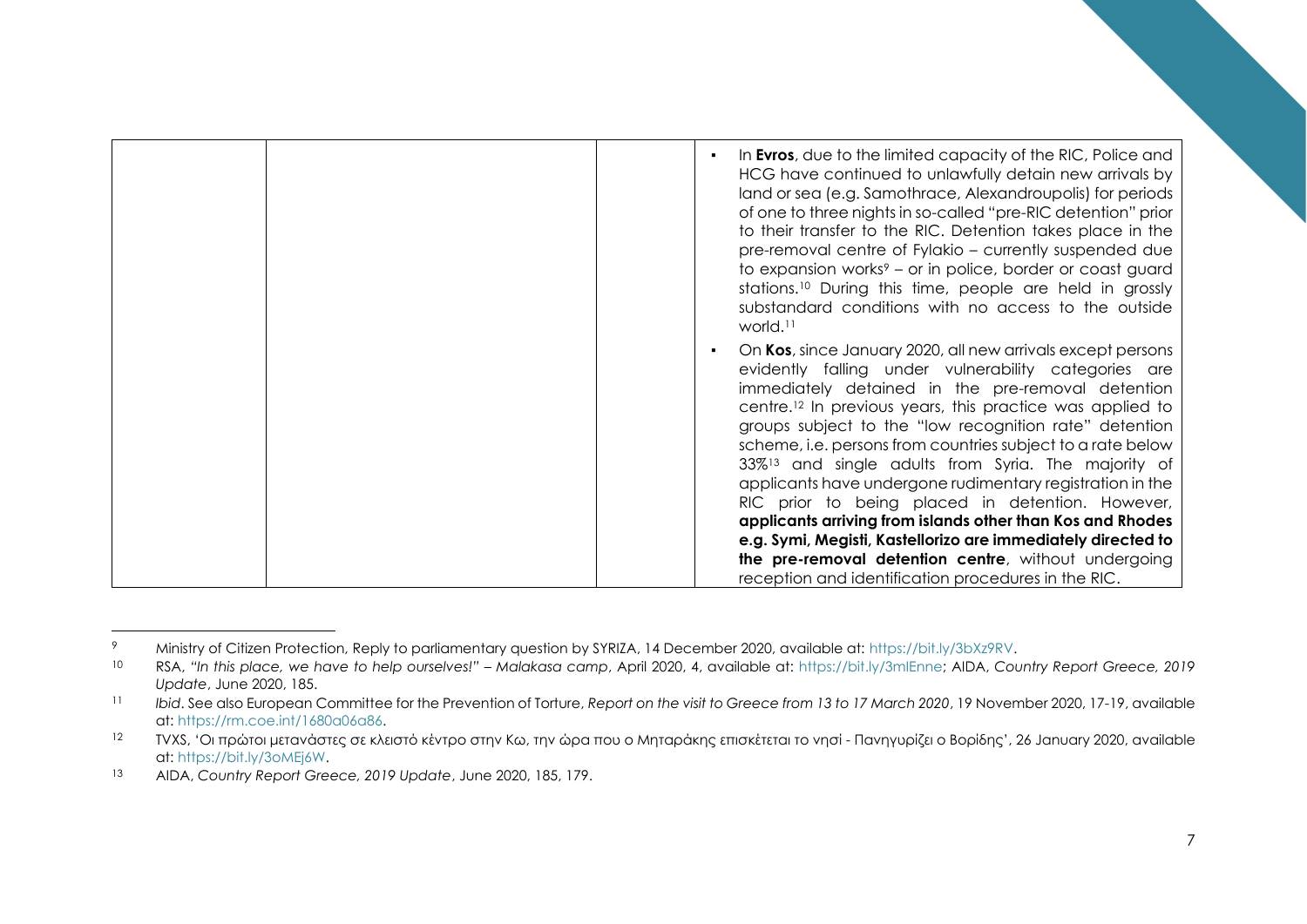| applied since the destruction of Moria.<br>Art $6(2)$ : "any<br>Art 39(7)(a) IPA: In case of large numbers<br>of arrivals, RIC or other facilities on the<br>appropriate<br>location within<br>mainland<br>continue<br>reception<br>and<br>the territory" for<br>identification procedures, based on RIS<br>in-territory<br>decision taking into account particularly                                                                                                                                                                                                                                                                                                                                                                                                 |  |                                                                                                                                                                                                                                                                                                                                                                                                                                                                                                                                                               |
|-----------------------------------------------------------------------------------------------------------------------------------------------------------------------------------------------------------------------------------------------------------------------------------------------------------------------------------------------------------------------------------------------------------------------------------------------------------------------------------------------------------------------------------------------------------------------------------------------------------------------------------------------------------------------------------------------------------------------------------------------------------------------|--|---------------------------------------------------------------------------------------------------------------------------------------------------------------------------------------------------------------------------------------------------------------------------------------------------------------------------------------------------------------------------------------------------------------------------------------------------------------------------------------------------------------------------------------------------------------|
|                                                                                                                                                                                                                                                                                                                                                                                                                                                                                                                                                                                                                                                                                                                                                                       |  | On Lesvos, persons subject to the "low recognition rate"<br>scheme were channelled through rapid RIC procedures<br>prior to detention in the pre-removal detention centre<br>located within the RIC of Moria,. The scheme has not been<br>During the suspension of the asylum procedure in March<br>2020, new arrivals were immediately detained in informal<br>sites on the islands and subsequently in Navy vessel Rhodes<br>and then in detention facilities on the mainland, without<br>undergoing reception and identification procedures. <sup>14</sup> |
| family unity and the best interests of the<br>screening.<br>child.<br>and identification procedures.                                                                                                                                                                                                                                                                                                                                                                                                                                                                                                                                                                                                                                                                  |  | So far, there have been no known cases where the RIS has<br>ordered transfer of individuals to the mainland with a view to<br>completing reception and identification procedures there. As<br>stated above, during the March 2020 suspension of the asylum<br>procedure, individuals were moved to detention facilities on<br>the mainland, without however having undergone reception                                                                                                                                                                        |
| 3. Restriction / deprivation of liberty regime                                                                                                                                                                                                                                                                                                                                                                                                                                                                                                                                                                                                                                                                                                                        |  |                                                                                                                                                                                                                                                                                                                                                                                                                                                                                                                                                               |
| Art. 39(1) IPA: "Who do not prove their<br>RIS, Police,<br><b>Recital 12:</b><br>nationality and identity by a public<br>Asylum<br>national law<br>authority shall be subject to the admission<br>Service<br>measures,<br>identification<br>procedures. These<br>and<br>restriction" on the island, mentioned below.<br>including<br>persons are taken directly to the<br>detention, to<br>Reception and Identification Centre<br>prevent persons<br>under the responsibility of the police or<br>from entering the<br>port authorities responsible (Hellenic coast<br>territory.<br>guard). The transfer may also be carried<br>out by the Reception and Identification<br>and contain the following elements:<br>Service []"<br>Reference to legislative provisions |  | The initial 5-day "restriction on freedom", i.e. deprivation of<br>liberty, is applied automatically, as the law requires no decision<br>or individual assessment. This differs from the "geographical<br>Moreover, the RIS systematically issues decisions on "restriction"<br>on freedom" (απόφαση περί περιορισμού κυκλοφορίας) in the<br>RIC, without conducting an individualised assessment of the<br>case. Decisions are often issued before the expiry of the<br>aforementioned 5-day time limit. Decisions are standardised                          |

<sup>14</sup> RSA, *Rights denied during Greek asylum procedure suspension*, April 2020, available at[: https://bit.ly/3ow9cfM.](https://bit.ly/3ow9cfM)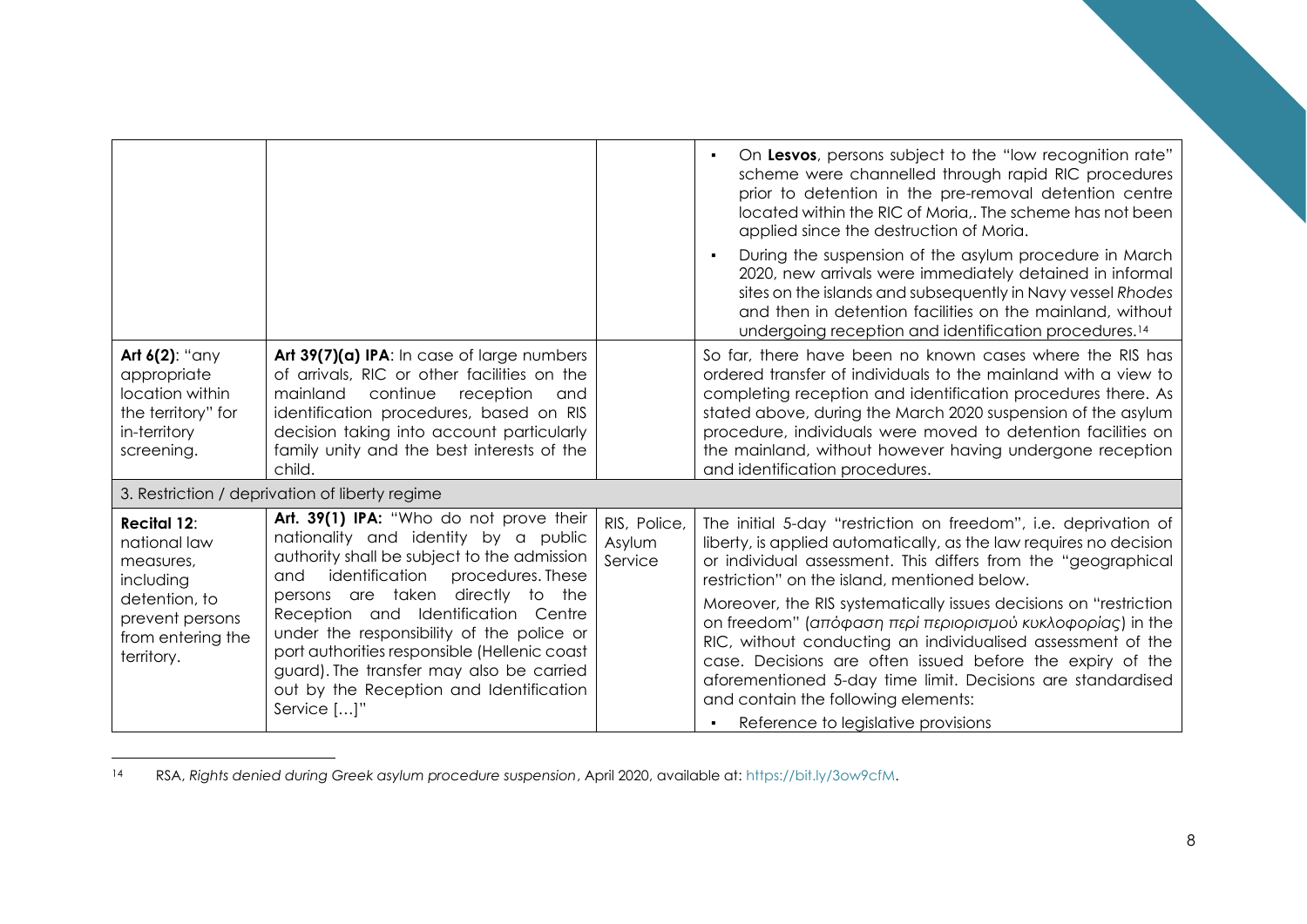| Art 39(4)(a) IPA: Persons are subject to a<br>"restriction on freedom", consisting of a<br>prohibition on leaving the centre and a<br>duty to remain on its premises.<br>Given the severity of interference with the<br>right to liberty, this measure qualifies as<br>detention. "Restriction on freedom" is<br>imposed by order of the RIS within 5 days<br>of entry of the person in the RIC. The<br>restriction may be ordered for no longer<br>than 25 days from entry, for the purposes<br>completing<br>Оf<br>reception<br>and<br>identification procedures, with a duly<br>motivated written decision.<br>Accordingly, Greek law is incompatible<br>with the prohibition on detention except<br>for exceptional circumstances, subject to<br>individualised<br>assessment<br>and<br><b>an</b><br>consideration of alternatives. |        | Registration details of the individual, including name,<br>nationality, date of entry in the RIC, photograph, Case<br>Number (Αριθμός Υπόθεσης), File Number (ΔΙΚΑ).<br>Standardised justification of restriction on freedom "until<br>the completion of the reception and identification<br>procedures foreseen in legislation, for a period not<br>exceeding 25 days" (μέχρι να ολοκληρωθούν οι<br>νομοθετικά προβλεπόμενες ως ανωτέρω διαδικασίες<br>υποδοχής και ταυτοποίησης και για διάστημα που δεν<br>μπορεί να υπερβαίνει τις 25 ημέρες).<br>In practice, as regards the islands, persons are allowed to enter<br>and exit the RIC upon completion of reception and<br>identification procedures, as mentioned below - note persisting<br>uncertainty as to when the process is deemed to be<br>completed. This means that confinement within the premises of<br>the RIC is not imposed in practice. For the purposes of<br>implementing the EU-Turkey deal, <sup>15</sup> persons are placed under<br>a geographical restriction within the respective island and<br>asylum seekers receive a stamp on their International<br>Protection Applicant Card accordingly. A geographical<br>restriction is also imposed by the Hellenic Police on the<br>decisions suspending deportation of newly arrived persons.<br>In Evros, on the other hand, persons are detained in the RIC for<br>the full 25-day period. In some cases in 2020, detention in the<br>RIC has exceeded one month, as an initial quarantine period<br>has been applied. |
|-----------------------------------------------------------------------------------------------------------------------------------------------------------------------------------------------------------------------------------------------------------------------------------------------------------------------------------------------------------------------------------------------------------------------------------------------------------------------------------------------------------------------------------------------------------------------------------------------------------------------------------------------------------------------------------------------------------------------------------------------------------------------------------------------------------------------------------------|--------|-----------------------------------------------------------------------------------------------------------------------------------------------------------------------------------------------------------------------------------------------------------------------------------------------------------------------------------------------------------------------------------------------------------------------------------------------------------------------------------------------------------------------------------------------------------------------------------------------------------------------------------------------------------------------------------------------------------------------------------------------------------------------------------------------------------------------------------------------------------------------------------------------------------------------------------------------------------------------------------------------------------------------------------------------------------------------------------------------------------------------------------------------------------------------------------------------------------------------------------------------------------------------------------------------------------------------------------------------------------------------------------------------------------------------------------------------------------------------------------------------------------------------------------------------------|
| Art 39(4)(b) IPA: Persons may challenge<br>their "restriction on freedom" through the<br>"objections"<br>procedure<br>before<br>the<br>Administrative Court.                                                                                                                                                                                                                                                                                                                                                                                                                                                                                                                                                                                                                                                                            | Courts | Given that persons are not subject to the "restriction on<br>freedom" within the premises of the RIC in practice, the authors<br>are not aware of "objections" against this restriction being<br>lodged before Administrative Courts.                                                                                                                                                                                                                                                                                                                                                                                                                                                                                                                                                                                                                                                                                                                                                                                                                                                                                                                                                                                                                                                                                                                                                                                                                                                                                                               |

<sup>15</sup> Council of State, Decision 805/2018, 17 April 2018, para 15.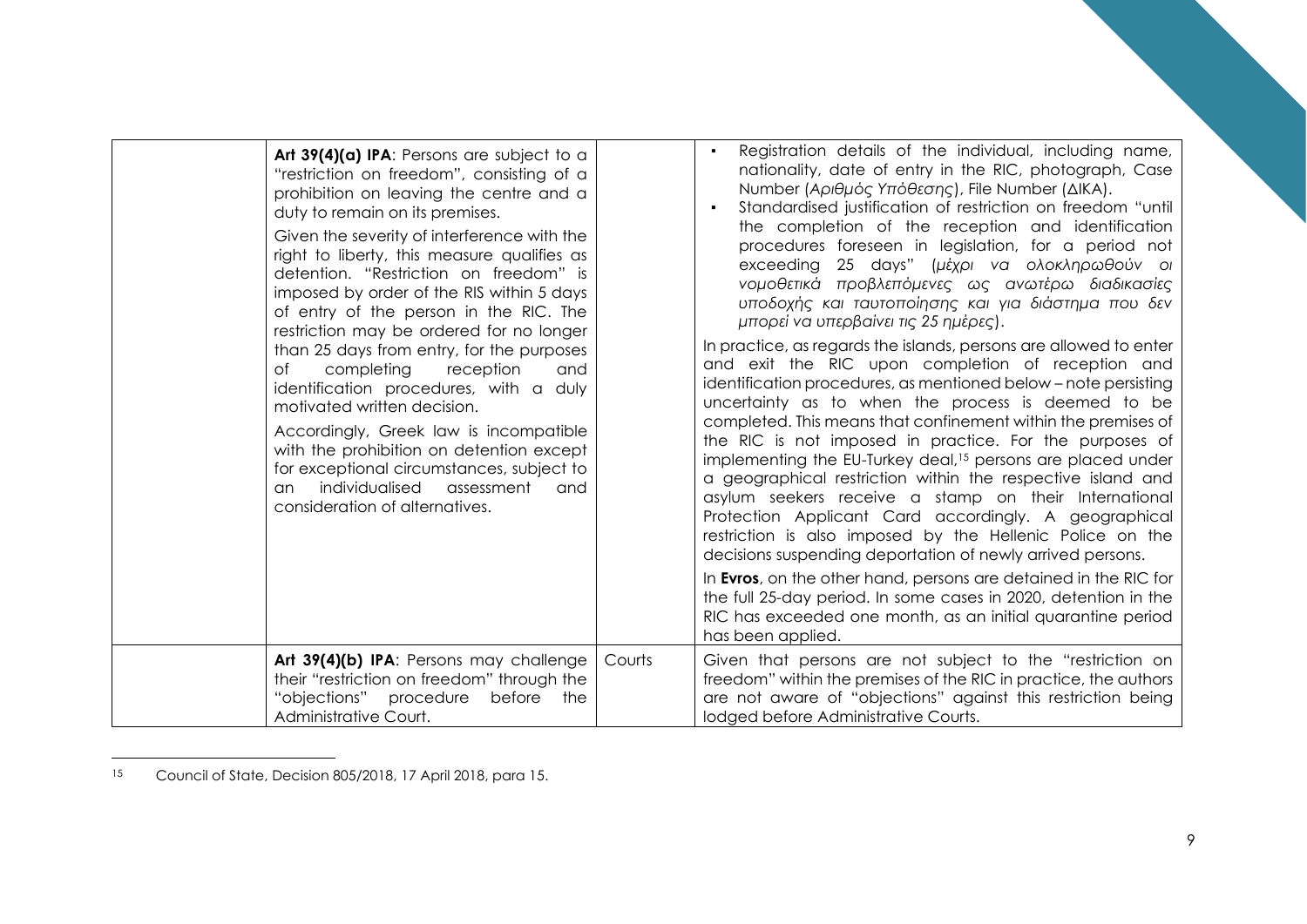| 4. Provision of information                                                                                                                                                                                                                                                                                                                                                                            |                                                                                                                                                                                                                                                                                                                                                                                                                                                                                                                                                                                                                                                                                                                                             |                                                    |                                                                                                                                                                                                                                                                                                                                                                                                                                                                        |  |
|--------------------------------------------------------------------------------------------------------------------------------------------------------------------------------------------------------------------------------------------------------------------------------------------------------------------------------------------------------------------------------------------------------|---------------------------------------------------------------------------------------------------------------------------------------------------------------------------------------------------------------------------------------------------------------------------------------------------------------------------------------------------------------------------------------------------------------------------------------------------------------------------------------------------------------------------------------------------------------------------------------------------------------------------------------------------------------------------------------------------------------------------------------------|----------------------------------------------------|------------------------------------------------------------------------------------------------------------------------------------------------------------------------------------------------------------------------------------------------------------------------------------------------------------------------------------------------------------------------------------------------------------------------------------------------------------------------|--|
| Art 8(1): Succinct<br>information on (a)<br>steps and<br>modalities and<br>(b) rights and<br>duties during<br>screening.<br>Art $8(2)$ : As<br>appropriate, (a)<br>Schengen entry<br>conditions, (b)<br>asylum<br>procedure, if they<br>have applied or<br>wish to do so, (c)<br>obligation to<br>return, (d) options<br>for voluntary<br>departure, (e)<br>conditions for<br>relocation, (f)<br>GDPR. | Art 39(3) IPA: Information is provided on<br>a. rights and duties during the reception<br>identification<br>and<br>procedure,<br>including<br>how<br>to<br>challenge<br>"restriction on freedom"<br>transfer to other reception facilities<br>b.<br>the possibility to seek asylum, rights<br>$C_{\star}$<br>and duties in the asylum procedure,<br>and the process for issuance of an<br>applicant card<br>d. the possibility of assisted voluntary<br>return<br>Information is given in a language the<br>person understands or is reasonably<br>expected to understand.<br>Information is provided by the RIS. In case<br>of mass arrivals, it may also be provided<br>by the Hellenic Police, Hellenic Coast<br>Guard and Armed Forces. | RIS,<br>(Police,<br>HCG,<br>Army),<br><b>UNHCR</b> | On the islands, UNHCR provides information in the form of<br>information sessions. Where information is<br>provided, it<br>systematically covers the asylum procedure.                                                                                                                                                                                                                                                                                                 |  |
| 5. Registration of personal details                                                                                                                                                                                                                                                                                                                                                                    |                                                                                                                                                                                                                                                                                                                                                                                                                                                                                                                                                                                                                                                                                                                                             |                                                    |                                                                                                                                                                                                                                                                                                                                                                                                                                                                        |  |
|                                                                                                                                                                                                                                                                                                                                                                                                        | Art 39(5)(a) IPA: registration of personal<br>details and fingerprinting<br>Art 13(1)(b) L 4375/2016: The Identification<br>Office<br><b>(Κλιμάκιο</b><br>and<br>Screening<br>Εξακρίβωσης<br>Ταυτοποίησης<br>Kal<br>Ιθαγένειας) is responsible for this step of<br>the procedure.                                                                                                                                                                                                                                                                                                                                                                                                                                                           | <b>RIS</b>                                         | Errors in the registration of personal details e.g. name, parents'<br>names, date of birth, are frequently reported in the different<br>RIC. In reported cases, the RIS has not corrected errors in<br>personal details where these have been pointed out by the<br>individuals. This creates difficulties in the asylum process and the<br>family reunification procedure under the Dublin Regulation,<br>where applicants have to apply before the Asylum Service to |  |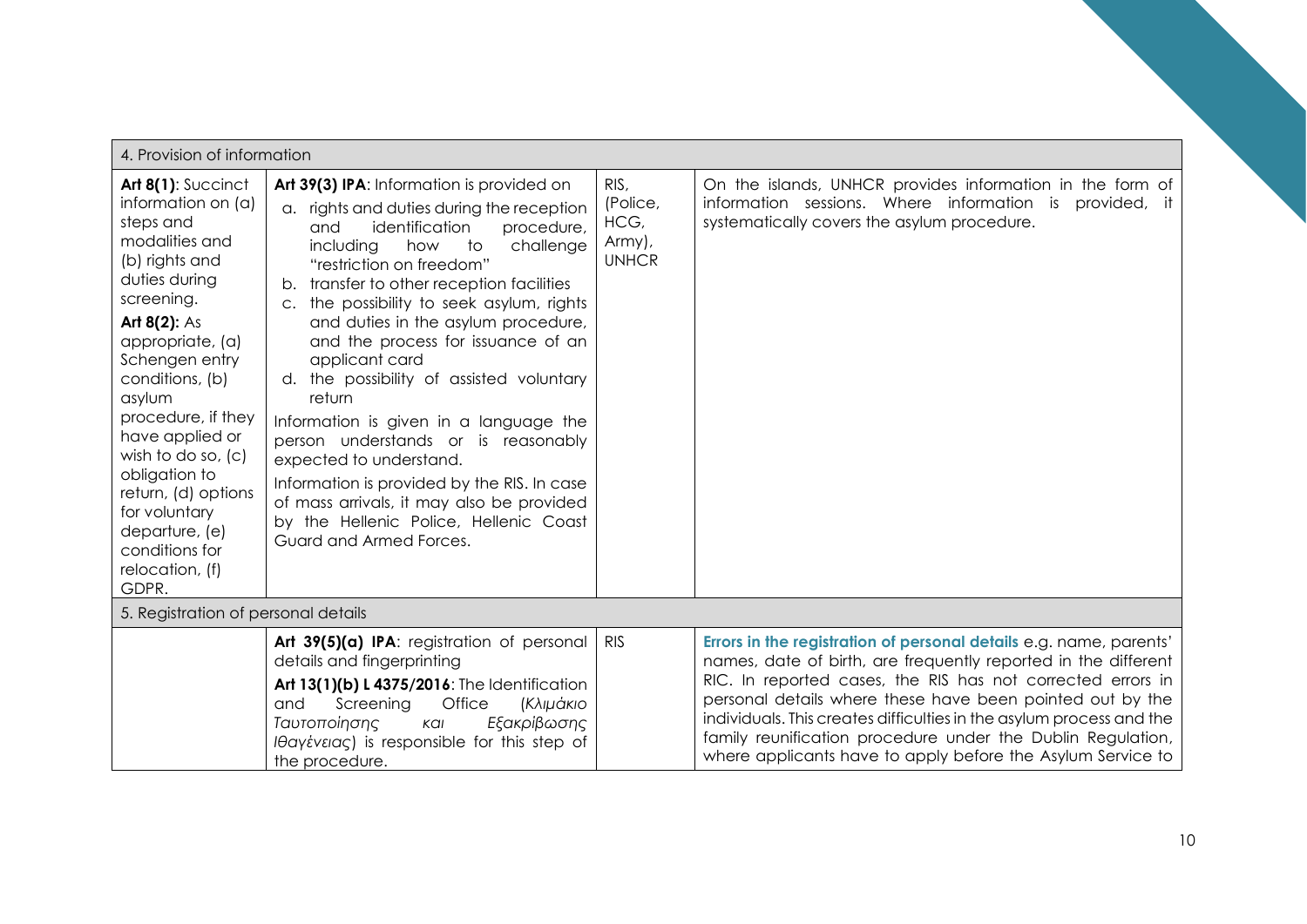|                                                                                                            |                                                                                                                                                                                                                                                                         |                 | get their details corrected in time. It is often the case that such<br>a correction is only possible during the asylum interview.<br>Particularly as regards date of birth, the RIS frequently sets<br>artificial dates such as 1 January. This is especially relevant in<br>the case of alleged minors. In several cases, documents held<br>by individuals are disregarded on the ground that the<br>authorities cannot access the documents' authenticity, and<br>the authorities assign a new date of birth to the applicant. This<br>practice is verified, for instance, vis-à-vis applicants from<br>Afghanistan.                                                                                                                                                                                                                                                                                                                                                                                                                                                                                                                              |
|------------------------------------------------------------------------------------------------------------|-------------------------------------------------------------------------------------------------------------------------------------------------------------------------------------------------------------------------------------------------------------------------|-----------------|-----------------------------------------------------------------------------------------------------------------------------------------------------------------------------------------------------------------------------------------------------------------------------------------------------------------------------------------------------------------------------------------------------------------------------------------------------------------------------------------------------------------------------------------------------------------------------------------------------------------------------------------------------------------------------------------------------------------------------------------------------------------------------------------------------------------------------------------------------------------------------------------------------------------------------------------------------------------------------------------------------------------------------------------------------------------------------------------------------------------------------------------------------|
| <b>Art 10(1): identity</b><br>verified based on<br>documents,<br>biometric data,<br>including<br>databases | Art 39(5)(b) IPA: verification of identity<br>and nationality.<br>Art 13(1)(b) L 4375/2016: The Identification<br>Screening<br>Office<br><b>(Κλιμάκιο</b><br>and<br>Εξακρίβωσης<br>Ταυτοποίησης<br>Kal<br>Iθαγένειας) is responsible for this step of<br>the procedure. | RIS,<br>Frontex | Failure to register declared details: Per the Manual of SOPs, in<br>the absence of documents, identity shall be registered based<br>on the person's own declaration. On the islands, however,<br>there have been repeated complaints regarding incorrect<br>registration of individuals' personal data by Frontex officials,<br>without recording the applicants' declared details. This is<br>particularly problematic with regard to nationality e.g. through<br>incorrect registration of stateless Bidoons as Iraqi or Kuwaiti<br>nationals. Complaints also relate to wrong registration of<br>children as adults. Frontex officers are reported to<br>systematically register declared minors as adults, without<br>recording their declared age and without referring them to<br>age assessment procedures.<br>Conduct of document checks by Frontex: Frontex almost<br>exclusively carries out identity and nationality verification, as<br>the RIS lacks the necessary capacity e.g. interpretation<br>services. <sup>16</sup> Per the Manual of SOPs, where the person holds a<br>document, a thorough document check shall be conducted. |

<sup>16</sup> AIDA, *Country Report Greece, 2019 Update*, June 2020, 43.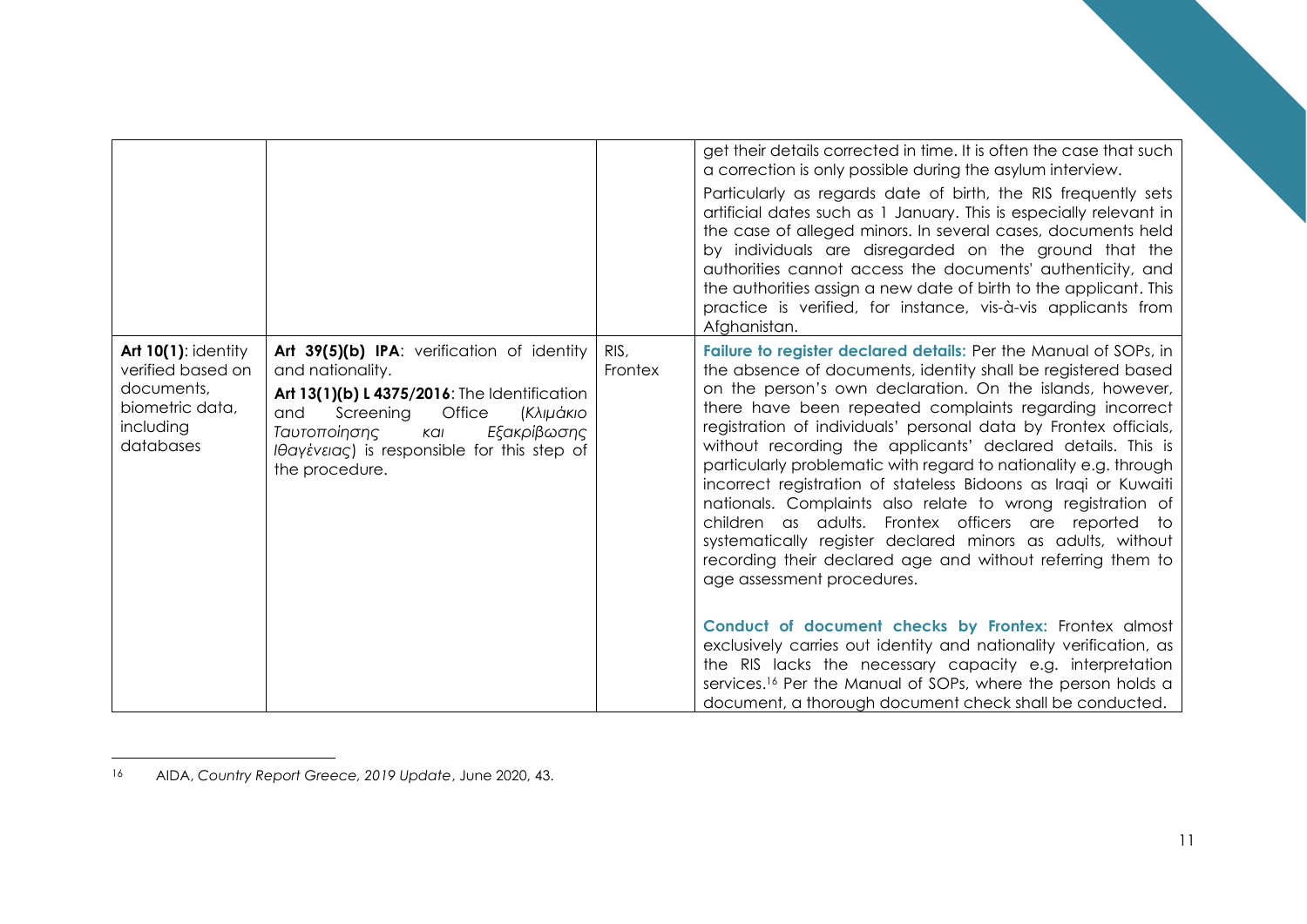|  | As stated above, there have repeated concerns as to the<br>process by which Frontex registers personal details such as age<br>and nationality on the islands.                                                                                                                                                                                                                                                                                                                                                                                                                                                  |
|--|----------------------------------------------------------------------------------------------------------------------------------------------------------------------------------------------------------------------------------------------------------------------------------------------------------------------------------------------------------------------------------------------------------------------------------------------------------------------------------------------------------------------------------------------------------------------------------------------------------------|
|  | The involvement of the Agency may spill over to subsequent<br>stages in the asylum procedure, where a document check is<br>required by the authorities. The RIS and/or Asylum Service enlist<br>the assistance of Frontex Document Experts when doubts arise<br>as to the authenticity of documents carried by persons e.g. to<br>prove their nationality. This is particularly the case when the<br>person's age is disputed and they procure a document to<br>prove it. Such doubts are frequently expressed by the<br>authorities with regard to Afghanistan identity documents<br>(taskera) in particular. |
|  | The procedure is not regulated by legislation or publicly<br>available guidelines.                                                                                                                                                                                                                                                                                                                                                                                                                                                                                                                             |
|  | The Asylum Service withholds the original document and<br>transmits it to Frontex without assigning a reference<br>number (αριθμό πρωτοκόλλου) so as to verify that such a<br>submission has been made. <sup>17</sup>                                                                                                                                                                                                                                                                                                                                                                                          |
|  | Any conclusion of the Frontex expert on the authenticity of<br>documents, which is subsequently relied upon by the<br>authorities, does not take the form of an individual<br>decision and is not made available to the individual.                                                                                                                                                                                                                                                                                                                                                                            |
|  | No record of the document check is kept in the case file<br>of the person.                                                                                                                                                                                                                                                                                                                                                                                                                                                                                                                                     |
|  | Individuals are not informed by Frontex officials of the<br>possibility to lodge a complaint with the Agency in case<br>they believe that their rights have been infringed in the<br>process.                                                                                                                                                                                                                                                                                                                                                                                                                  |

<sup>17</sup> AIDA, *Country Report Greece, 2019 Update*, June 2020, 113.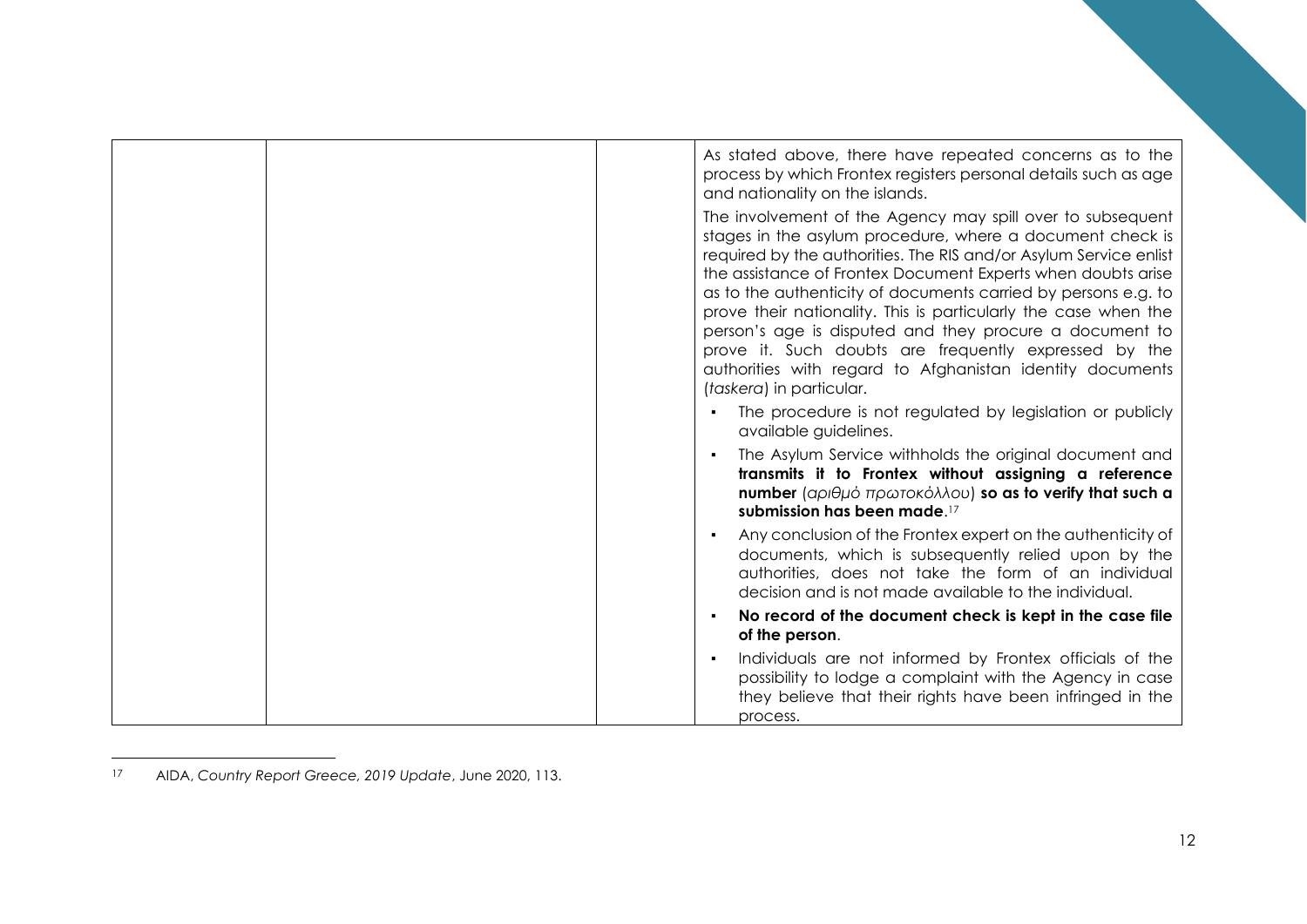| 6. Medical check                                                                                                                 |                                                                                                                                                                                                                                                                                               |             |                                                                                                                                                                                                                                                                                                                                                                                                                                                                                                                                                                                                                                                                                                                                                                              |
|----------------------------------------------------------------------------------------------------------------------------------|-----------------------------------------------------------------------------------------------------------------------------------------------------------------------------------------------------------------------------------------------------------------------------------------------|-------------|------------------------------------------------------------------------------------------------------------------------------------------------------------------------------------------------------------------------------------------------------------------------------------------------------------------------------------------------------------------------------------------------------------------------------------------------------------------------------------------------------------------------------------------------------------------------------------------------------------------------------------------------------------------------------------------------------------------------------------------------------------------------------|
| Art $9(1)$ :<br>systematic unless<br>authorities are<br>satisfied based on<br>the state of<br>health of the<br>person that it is | Art 39(5)(c) IPA: Systematic medical<br>check and provision of potentially<br>necessary care and psychosocial support.<br>Art 13(1)(c) L 4375/2016: The Medical and<br>Psychosocial<br>Office<br>(Ιατρικό<br>Kal<br>Ψυχοκοινωνικό Κλιμάκιο) is responsible for<br>this step in the procedure. | <b>EODY</b> | In practice, there is a degree of uncertainty as to the point upon<br>which the medical check is deemed to have been completed<br>for the purposes of the reception and identification procedure.<br>Partly due to delays in the conduct of the medical check,<br>reception and identification procedures are often deemed as<br>concluded while the individual awaits the medical check and<br>vulnerability assessment or the outcome thereof. <sup>18</sup>                                                                                                                                                                                                                                                                                                               |
| not necessary.                                                                                                                   |                                                                                                                                                                                                                                                                                               |             | In the vast majority of cases, if not all, on the very day of<br>issuance of the RIS decision ordering "restriction on freedom"<br>within the RIC pending the completion of the reception and<br>identification procedure, the RIS also issues a referral decision<br>to the competent authorities (i.e. the Asylum Service and<br>Hellenic Police), clearly stating that the reception and<br>identification procedures have been completed and that the<br>applicant has not been identified as vulnerable. In any event,<br>where decisions of restriction on freedom and the referral<br>decisions have not been issued on the same date, the<br>aforementioned referral decisions are issued prior to the<br>conduct of the medical check and vulnerability assessment. |
|                                                                                                                                  |                                                                                                                                                                                                                                                                                               |             | Since the end of 2019, the authority competent for carrying out<br>medical checks is the National Public Health Organisation<br>(EODY). Following the destruction of the RIC of Moria on Lesvos<br>in September 2020, EODY is supported by non-governmental<br>organisation Crisis Management Association (CMA), <sup>19</sup>                                                                                                                                                                                                                                                                                                                                                                                                                                               |
|                                                                                                                                  |                                                                                                                                                                                                                                                                                               |             | The process is marred by severe delays, however, inter alia due<br>to shortages in medical staff, as outlined above. According to<br>Ministry of Migration and Asylum statistics, in 2019, the average                                                                                                                                                                                                                                                                                                                                                                                                                                                                                                                                                                       |

<sup>18</sup> This is a recurring problem: Ombudsman, *Η πρόκληση των μεταναστευτικών ροών και της προστασίας των προσφύγων: Ζητήματα διοικητικής διαχείρισης και δικαιωμάτων*, 18-20, available at: [https://bit.ly/2XuQhG1.](https://bit.ly/2XuQhG1)

<sup>19</sup> Crisis Management Association, available at: [https://bit.ly/3nsfXOn.](https://bit.ly/3nsfXOn)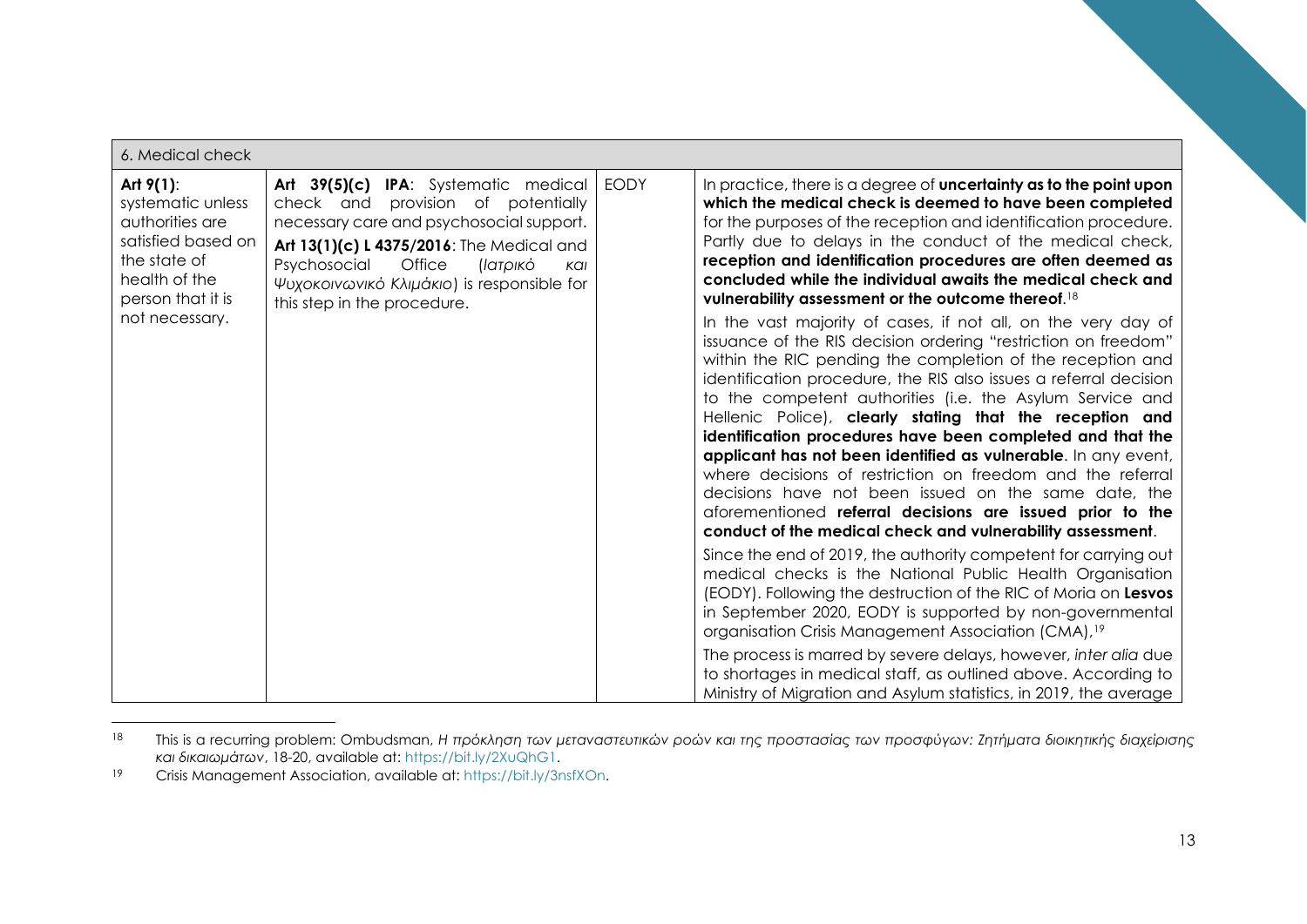| waiting time for the conduct of the medical check and<br>psychosocial assessment was 4 months on Kos, 3-4 months on<br>Leros, 1-8 months on Chios, 2-3 months on Samos and 2-6<br>months on Lesvos. <sup>20</sup> Waiting times are likely to have dropped in<br>2020 due to the decrease in arrivals and the COVID-19<br>pandemic.                                                                                                                                                                                                                                                                                                   |
|---------------------------------------------------------------------------------------------------------------------------------------------------------------------------------------------------------------------------------------------------------------------------------------------------------------------------------------------------------------------------------------------------------------------------------------------------------------------------------------------------------------------------------------------------------------------------------------------------------------------------------------|
| The RIS issues a Foreigner's Medical Card (Kápta Yytiac<br>Αλλοδαπού) containing basic medical information. However,<br>in several cases on the islands, medical problems are not<br>recorded on the Foreigner's Medical Card. The lack of<br>recognition of medical issues renders access to special care<br>and facilities extremely difficult. In addition, medical<br>assessments are often incorrect, even for visible conditions such<br>as mobility problems.                                                                                                                                                                  |
| Crucially, asylum seekers on the islands do not have access to<br>their medical case file, unless an application is filed by their<br>legal representative. <sup>21</sup> Medical documents and psycho-social<br>reports, whether submitted by the applicant or passed on by<br>public health institutions to the RIS, are in most cases <b>not</b><br>transmitted to the legal representative. Vulnerability assessment<br>forms and recommendations of the EODY Medical and<br>Psychosocial Unit are often withheld on the islands, on the<br>ground that these documents are only internally transmitted to<br>the Asylum Service. |
| Where needed, EODY may issue a referral note (παραπεμπτικό<br>σημείωμα) to a public health institution for the person to<br>undergo the necessary examinations for identification and/or<br>receive care. In the meantime, however, the RIS declares the<br>person as non-vulnerable before the outcome of medical                                                                                                                                                                                                                                                                                                                    |

<sup>20</sup> AIDA, *Country Report Greece, 2019 Update*, June 2020, 107.

Legal practitioners have also observed discrepancies between the information contained in the copy of medical card transmitted to the applicant and the one kept on the file of the RIS.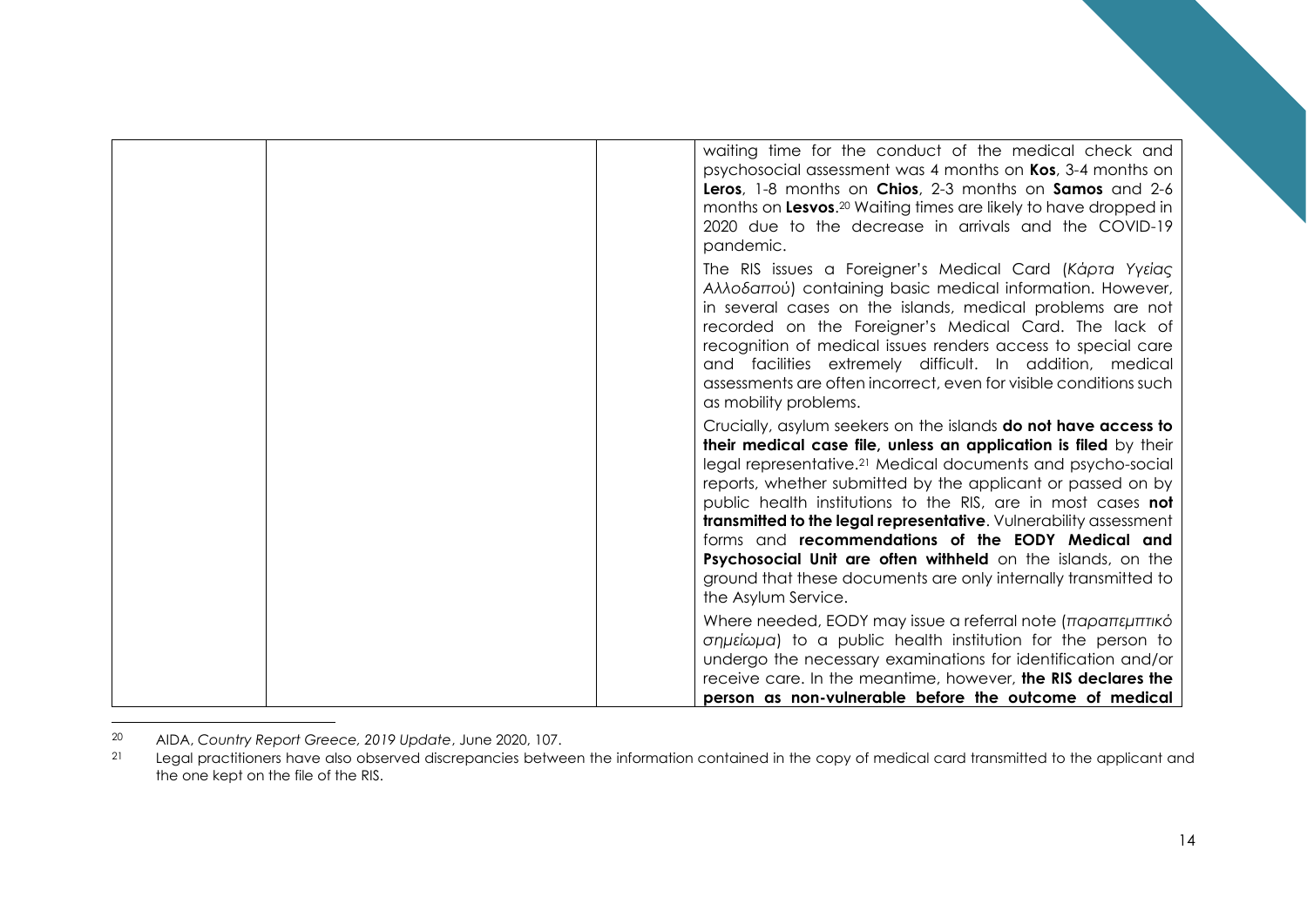|                                                                                 |                                                                                                                                                                                                                                                     |             | examinations. Requesting a re-assessment may be difficult in<br>practice, especially for applicants who do not benefit from<br>legal representation.<br>As regards applicants suffering from disabilities or chronic<br>diseases in particular, to the knowledge of the authors, the RIS<br>has never referred an applicant to undergo a medical<br>examination so as to identify the exact nature of disability and<br>to medically certify its percentage by the competent disability<br>certification centre.                                                                                                                                                                                                                                            |     |      |
|---------------------------------------------------------------------------------|-----------------------------------------------------------------------------------------------------------------------------------------------------------------------------------------------------------------------------------------------------|-------------|-------------------------------------------------------------------------------------------------------------------------------------------------------------------------------------------------------------------------------------------------------------------------------------------------------------------------------------------------------------------------------------------------------------------------------------------------------------------------------------------------------------------------------------------------------------------------------------------------------------------------------------------------------------------------------------------------------------------------------------------------------------|-----|------|
| 7. Identification of vulnerability                                              |                                                                                                                                                                                                                                                     |             |                                                                                                                                                                                                                                                                                                                                                                                                                                                                                                                                                                                                                                                                                                                                                             |     |      |
| <b>Art 9(2): Where</b><br>relevant, special<br>procedural or<br>reception needs | Art 39(5)(d) IPA: Tailored care and<br>protection to vulnerable groups.<br>Article 61(1) IPA: Victims of torture are<br>certified by medical opinion of public<br>hospitals or other public health institutions,<br>including forensic authorities. | <b>EODY</b> | The observations relating to uncertainty as to the completion of<br>reception and identification procedures pending a medical<br>check apply to the vulnerability assessment as well.<br>Vulnerability assessments are carried out in conjunction with the<br>medical check. Since the end of 2019, they are carried out by<br>EODY. Although no degrees of vulnerability are laid down in<br>legislation, vulnerability was previously categorised in practice<br>as follows: A Vulnerable; B Non-vulnerable with special<br>reception needs; C Non-vulnerable with no need for support.<br>The authors are not aware of this classification being notified to<br>individuals on Lesvos at the moment. However, it remains in use<br>on the other islands. |     |      |
|                                                                                 |                                                                                                                                                                                                                                                     |             | During the first half of 2020, out of a total of 7,762 registered<br>persons, the RIS identified only 872 (11%) as vulnerable: <sup>22</sup>                                                                                                                                                                                                                                                                                                                                                                                                                                                                                                                                                                                                                |     |      |
|                                                                                 |                                                                                                                                                                                                                                                     |             | Unaccompanied children                                                                                                                                                                                                                                                                                                                                                                                                                                                                                                                                                                                                                                                                                                                                      | 241 | 3%   |
|                                                                                 |                                                                                                                                                                                                                                                     |             | Persons with disabilities                                                                                                                                                                                                                                                                                                                                                                                                                                                                                                                                                                                                                                                                                                                                   | 40  | 0.5% |
|                                                                                 |                                                                                                                                                                                                                                                     |             | <b>Elderly persons</b>                                                                                                                                                                                                                                                                                                                                                                                                                                                                                                                                                                                                                                                                                                                                      | 23  | 0.3% |
|                                                                                 |                                                                                                                                                                                                                                                     |             | Pregnant / new mothers                                                                                                                                                                                                                                                                                                                                                                                                                                                                                                                                                                                                                                                                                                                                      | 119 | 1.5% |
|                                                                                 |                                                                                                                                                                                                                                                     |             | Single-parent families                                                                                                                                                                                                                                                                                                                                                                                                                                                                                                                                                                                                                                                                                                                                      | 338 | 4.3% |

<sup>22</sup> RIS, *Ροές καταγεγραμμένων ΥΤΧ (ανά κατηγορία ευαλωτότητας)*, 30 June 2020, available at: [https://bit.ly/36zURbz.](https://bit.ly/36zURbz)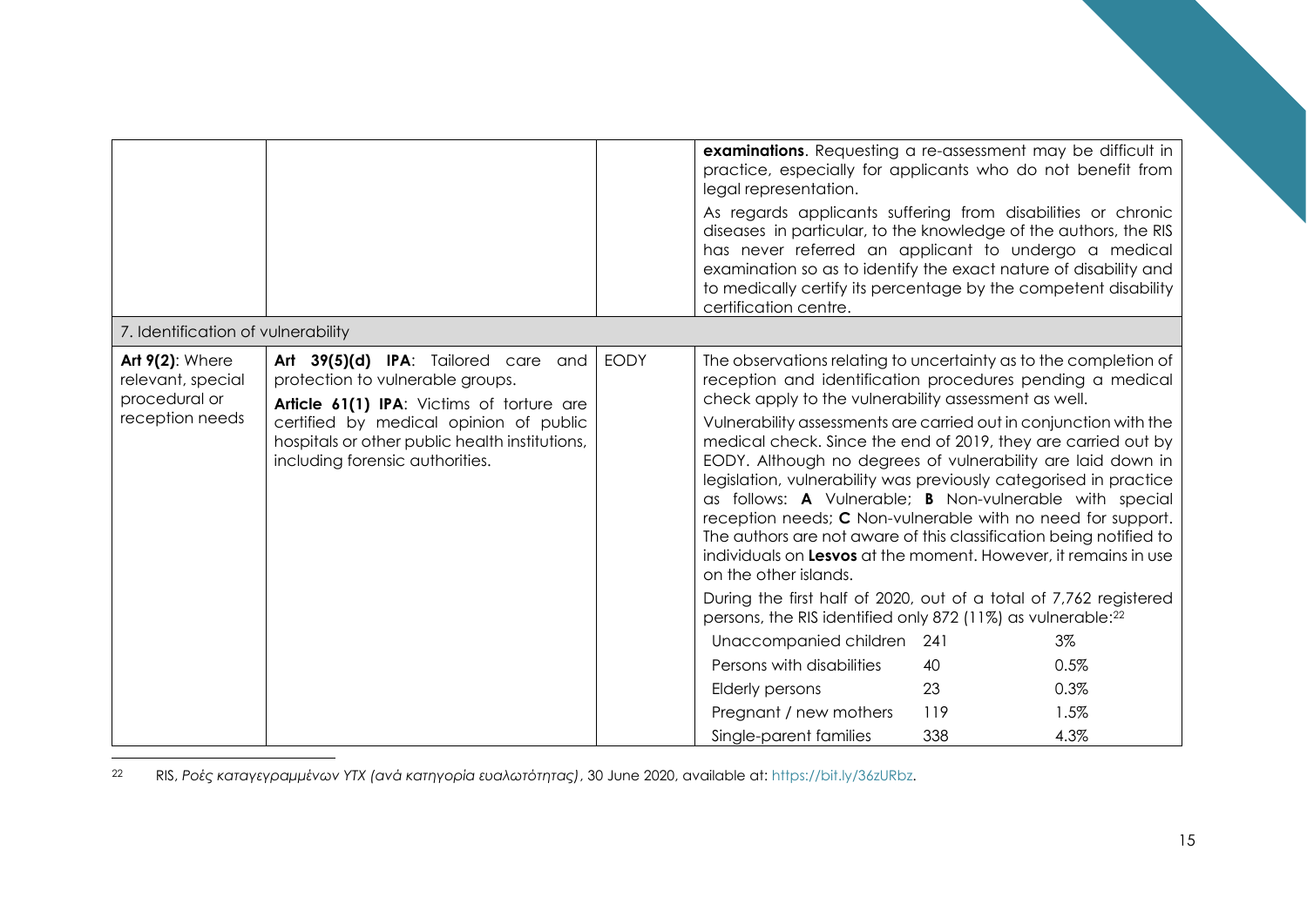| 0.8%<br>Victims of violence<br>61                                                                                                                                                                                                                                                                                                                                                                                                                                                                                                                                                                                                                                                                                                                                                                                                                                                                 |
|---------------------------------------------------------------------------------------------------------------------------------------------------------------------------------------------------------------------------------------------------------------------------------------------------------------------------------------------------------------------------------------------------------------------------------------------------------------------------------------------------------------------------------------------------------------------------------------------------------------------------------------------------------------------------------------------------------------------------------------------------------------------------------------------------------------------------------------------------------------------------------------------------|
| 0%<br>Victims of trafficking<br>$\Omega$                                                                                                                                                                                                                                                                                                                                                                                                                                                                                                                                                                                                                                                                                                                                                                                                                                                          |
|                                                                                                                                                                                                                                                                                                                                                                                                                                                                                                                                                                                                                                                                                                                                                                                                                                                                                                   |
| Training of authorities on contact with vulnerable persons:<br>Experience has shown that staff have not received the requisite<br>training in order to fulfil their duties under the law. No training is<br>provided on engaging with victims of trafficking <sup>23</sup> or torture,<br>people suffering from mental disorders or PTSD, or people who<br>use drugs. The parameter of use of psychoactive substances is<br>a factor entirely neglected during the reception and<br>identification procedure. This has direct and serious impact on<br>the applicant's health, since their special needs and<br>circumstances are not met even if identified by the RIS, even in<br>cases where the applicant requests to be referred to a<br>specialised public centre for detoxification or for substitution.                                                                                   |
| Institutional barriers to identification: Certain categories such as<br>victims of torture are systematically not identified as such,<br>where certification does not take place. Certification of victims<br>of torture is impossible in the country in practice, given that<br>public health authorities do not have the processes and<br>capacity in place to carry out certification. The authors have<br>contacted public health institutions on the islands on various<br>occasions to inquire whether they certify victims of torture in<br>accordance with the Istanbul Protocol, victims of rape of other<br>serious form of violence, as well as whether hospital staff is<br>appropriately trained for such a certification and whether the<br>victims are able to receive the necessary care for their<br>rehabilitation. The following replies have been provided by<br>authorities: |

<sup>23</sup> Deficiencies are also witnessed by legal practitioners with regard to referrals of cases to the National Rapporteur on Trafficking.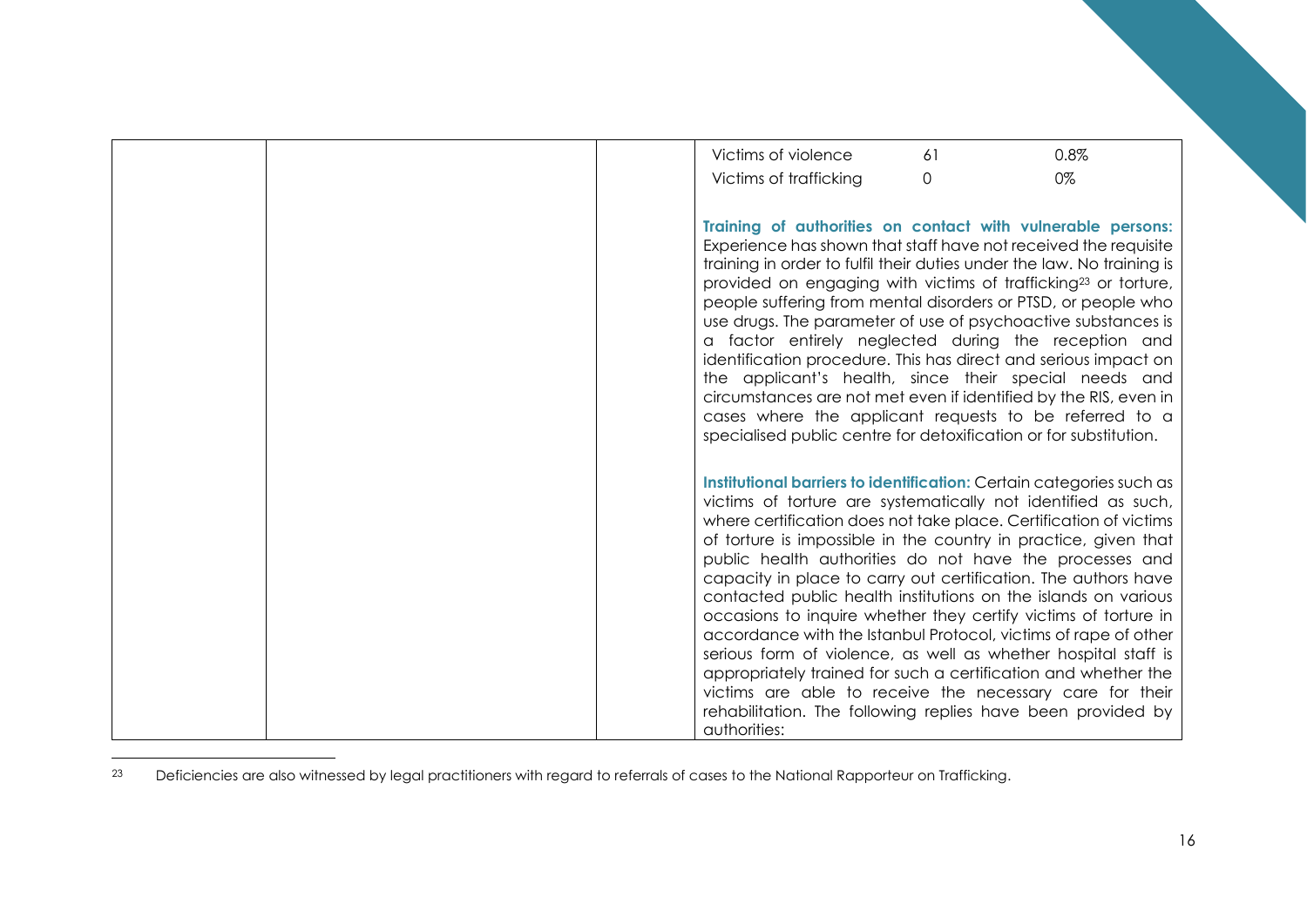|  | <b>Lesvos:</b> In response to requests inter alia by RSA, HIAS and<br>METAdrasi in the course of 2020, the "Vostanio" General<br>Hospital of Mytilene has stated that it does not operate a<br>specialised service for the certification of victims of torture.<br>The hospital referred the applicants to the Northern<br>Aegean Forensic Service (ιατροδικαστική υπηρεσία). Said<br>authority, however, has stated that it solely conducts<br>examinations upon order from police authorities or the<br>prosecutor. <sup>24</sup> |
|--|-------------------------------------------------------------------------------------------------------------------------------------------------------------------------------------------------------------------------------------------------------------------------------------------------------------------------------------------------------------------------------------------------------------------------------------------------------------------------------------------------------------------------------------|
|  | Regarding the other islands, in response to written requests by<br><b>METAdrasi lawyers:</b>                                                                                                                                                                                                                                                                                                                                                                                                                                        |
|  | The "Skylitsio" General Hospital of Chios responded that it<br>does not operate a specialised service for the certification<br>of victims of torture;                                                                                                                                                                                                                                                                                                                                                                               |
|  | The General Hospital of Samos did not provide information<br>п<br>on certification and rehabilitation of victims of torture,<br>albeit stating that it applies the practices and guidelines<br>on handling sexual and gender-based violence inside RIC;                                                                                                                                                                                                                                                                             |
|  | The General Hospital of Leros responded that persons are<br>$\blacksquare$<br>referred to a forensic examination at the nearest hospital<br>that carries out such examinations. In any case, the<br>medical and nursing staff of the General Hospital of Leros<br>would treat anyone who needs medical help;                                                                                                                                                                                                                        |
|  | The General Hospital of Kos stated that the Dodecanese<br>$\blacksquare$<br>Forensic Service of Kos is able to certify torture and other<br>serious forms of sexual or physical violence only upon order<br>from the prosecutor. According to the Forensic Service,<br>however, the outcome of such an examination is not                                                                                                                                                                                                           |

<sup>24</sup> RSA & Stiftung PRO ASYL, *Submission in M.S.S. v. Belgium and Greece and Rahimi v. Greece*, July 2020, para 48, available at: [https://bit.ly/2VAa31T;](https://bit.ly/2VAa31T) HIAS, *Communication in the M.S.S. and Rahimi groups v. Greece*, August 2020, 9.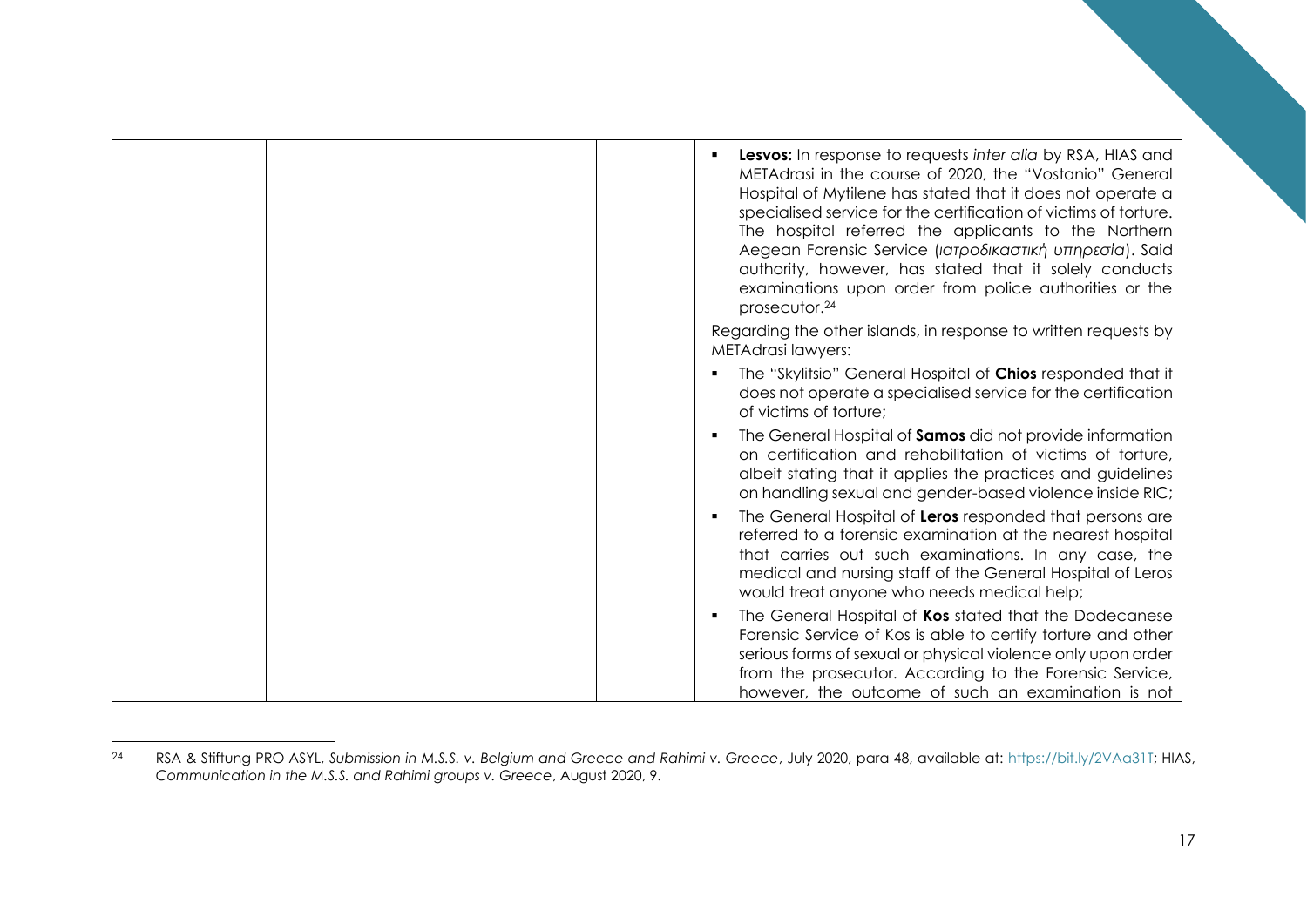|  | reliable where a relatively long lapse of time and where<br>offences have been committed in an unknown place.                                                                                                                                                                                                                                                                                                                                                                                                                                                                                                                                                                                                                                                                                                                                                                                                                                                                                                                                        |
|--|------------------------------------------------------------------------------------------------------------------------------------------------------------------------------------------------------------------------------------------------------------------------------------------------------------------------------------------------------------------------------------------------------------------------------------------------------------------------------------------------------------------------------------------------------------------------------------------------------------------------------------------------------------------------------------------------------------------------------------------------------------------------------------------------------------------------------------------------------------------------------------------------------------------------------------------------------------------------------------------------------------------------------------------------------|
|  | Gaps in special reception conditions: Appropriate care and<br>protection are systematically not provided to vulnerable<br>persons undergoing reception and identification procedures.<br>In addition, when the RIS authorities identify an applicant as<br>belonging to one of the 'evident' categories of vulnerability<br>e.g. pregnancy, single-parent family, elderly, they certify them<br>as vulnerable, without however assessing the applicability other<br>vulnerability categories prescribed by law, which may not be<br>visible e.g. victims of violence or torture. Accordingly, the RIS<br>does not provide the applicant with appropriate special<br>reception conditions. Moreover, as stated above, due to<br>capacity gaps and delays in the conduct of medical checks<br>and vulnerability assessments, many asylum seekers have<br>undergone asylum procedures without a prior identification of<br>vulnerability. Relevant vulnerabilities are thus not identified until<br>the applicant has completed their asylum procedure. |
|  | RIC lack specialised staff such as psychiatrists, while public<br>hospitals often do not have sufficient capacity to treat all cases<br>referred to them. Additionally, hospitals have referred<br>individuals to hospitals on the mainland for specialised<br>examinations for conditions e.g. HIV, given that antiretroviral<br>treatment may only be provided by Infectious Diseases Units<br>which do not exist on Lesvos, Chios, Samos, Leros or Kos. <sup>25</sup>                                                                                                                                                                                                                                                                                                                                                                                                                                                                                                                                                                             |

<sup>&</sup>lt;sup>25</sup> According to applicable guidelines, treatment must start upon the person's diagnosis as HIV positive. On all the islands, however, due to the serious deficiencies in reception and identification procedures, as stated above, it takes a lot of time for an applicant to be diagnosed, even where they have already been diagnosed prior to their arrival in Greece, thereby posing serious risks for their health. Furthermore, applicants who have survived sexual violence are not always referred for HIV, HBV & HCV tests even if originated by counties with high-prevalence HIV rates. Also, the protocol for HIV testing is never respected on any of the islands.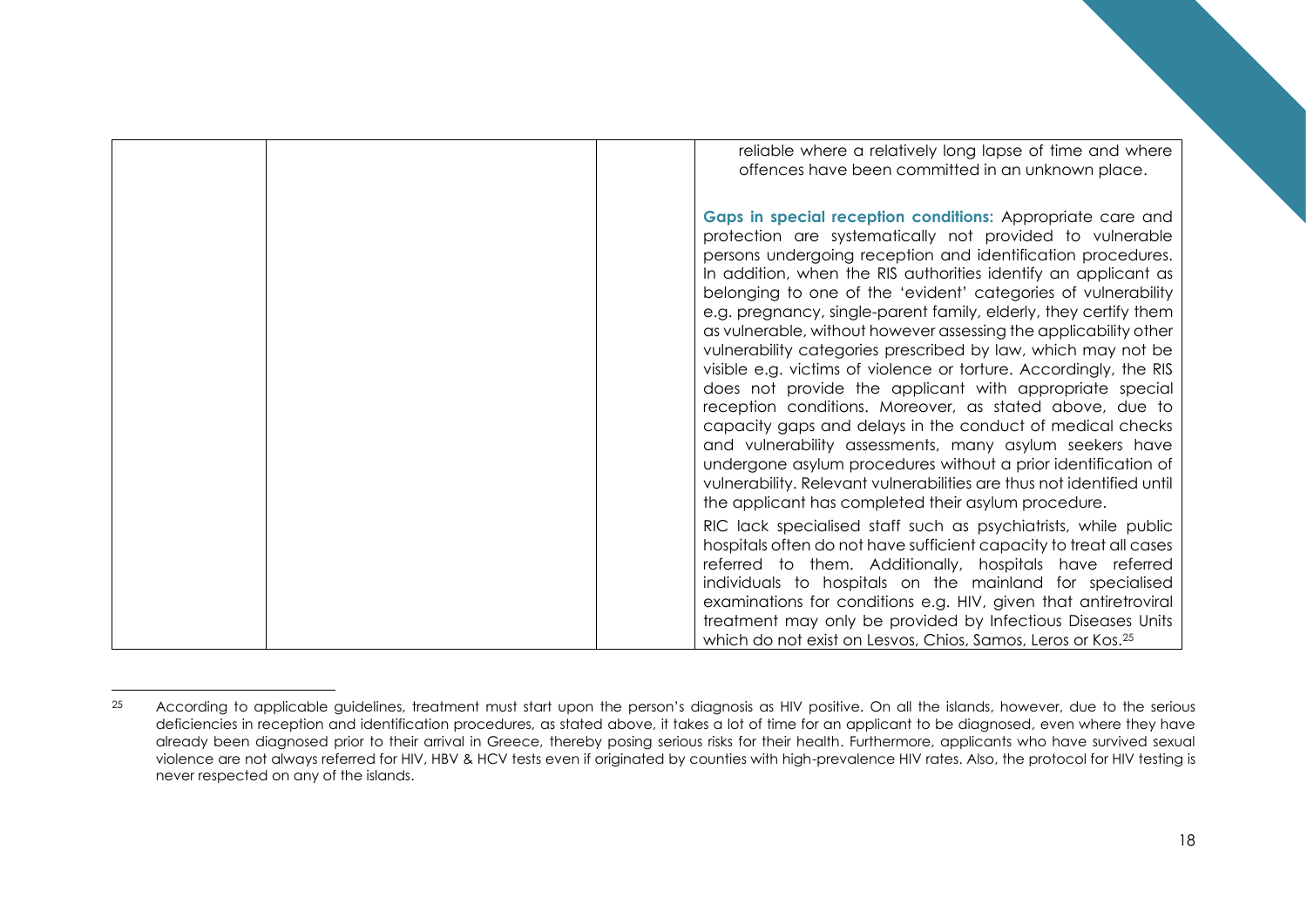|                                                                                            |                                                                                                                                                                                                                                                                                                                                                                                                                                                                                                                         |            | However, the authors are aware of cases where referral never<br>took place as the geographical restriction was not lifted or<br>where the transfer did not take place promptly, leading to a                                                                                                                                                                                                                                                                                                                                                                                                                                                                                                                                                                                                                                                                                                                                                                                                                                                                                                                                                                                                                        |
|--------------------------------------------------------------------------------------------|-------------------------------------------------------------------------------------------------------------------------------------------------------------------------------------------------------------------------------------------------------------------------------------------------------------------------------------------------------------------------------------------------------------------------------------------------------------------------------------------------------------------------|------------|---------------------------------------------------------------------------------------------------------------------------------------------------------------------------------------------------------------------------------------------------------------------------------------------------------------------------------------------------------------------------------------------------------------------------------------------------------------------------------------------------------------------------------------------------------------------------------------------------------------------------------------------------------------------------------------------------------------------------------------------------------------------------------------------------------------------------------------------------------------------------------------------------------------------------------------------------------------------------------------------------------------------------------------------------------------------------------------------------------------------------------------------------------------------------------------------------------------------|
|                                                                                            | Art 39(5)(d) IPA: Upon duly motivated<br>recommendation of the Medical and<br>Psychosocial Office, the RIS refers the<br>individual to the competent public<br>authority for social support or protection.                                                                                                                                                                                                                                                                                                              | <b>RIS</b> | severe deterioration of the person's health situation. <sup>26</sup><br>During the first half of 2020, <sup>27</sup> the RIS referred 289 cases to the<br>National Centre for Social Solidarity (EKKA), presumably all<br>unaccompanied children. Another 156 cases were referred to<br>health services.                                                                                                                                                                                                                                                                                                                                                                                                                                                                                                                                                                                                                                                                                                                                                                                                                                                                                                            |
| Art $9(3)$ : Timely<br>and adequate<br>support in view of<br>physical and<br>mental health | Art 39(5)(d) IPA: Vulnerability solely<br>impacts on immediate coverage of<br>special reception needs.<br>Art 2 JMD 1140/2019: The lifting of the<br>geographical restriction is ordered by the<br>Head of the RIC where the person:<br>(a) Is an unaccompanied minor;<br>(b) Falls under the family provisions of<br>the Dublin III Regulation;<br>(c) Has a manifestly well-founded<br>claim:<br>(d) Is vulnerable or in need of special<br>guarantees<br>reception<br>and<br>adequate support cannot be<br>provided. | <b>RIS</b> | There is no transparency and clarity as to the implementation<br>of the criteria for lifting the geographical restriction in practice.<br>On all islands, the RIS does not inform applicants on the<br>procedure and criteria for lifting the geographical restriction.<br>On Lesvos, there is no process in practice for the individual to<br>formally request the lifting of the geographical restriction by the<br>Head of the RIC. Requests may be made informally through the<br>submission of documents, without records of the request being<br>kept. In addition, such a decision can take several months.<br>Even upon a positive decision or a decision of exemption from<br>the fast-track border procedure, the individual's transfer out of<br>the island can take several months. Note also that the RIS often<br>outsources responsibility for transfers to other bodies such as UN<br>agencies, without ensuring the necessary coordination. For<br>example, in cases concerning applicants on Lesvos (including<br>one for whom the ECtHR had granted interim measures<br>requiring the authorities to ensure appropriate living<br>conditions), the RIS stated that it had referred the person to |

<sup>&</sup>lt;sup>26</sup> See ECtHR, *E.F. v. Greece, App No 16127/20, communicated under A.R. and others v. Greece, App No 5984/19, Communicated 4 January 2021.<br><sup>27</sup> RIS <i>Παραπομπές* 30 June 2020 available at: https://bit.ly/3ayCNXk. The RIS

<sup>27</sup> RIS, *Παραπομπές*, 30 June 2020, available at: [https://bit.ly/3qyCNXk.](https://bit.ly/3qyCNXk) The RIS indicates that the data on referrals do not include transfers to the mainland.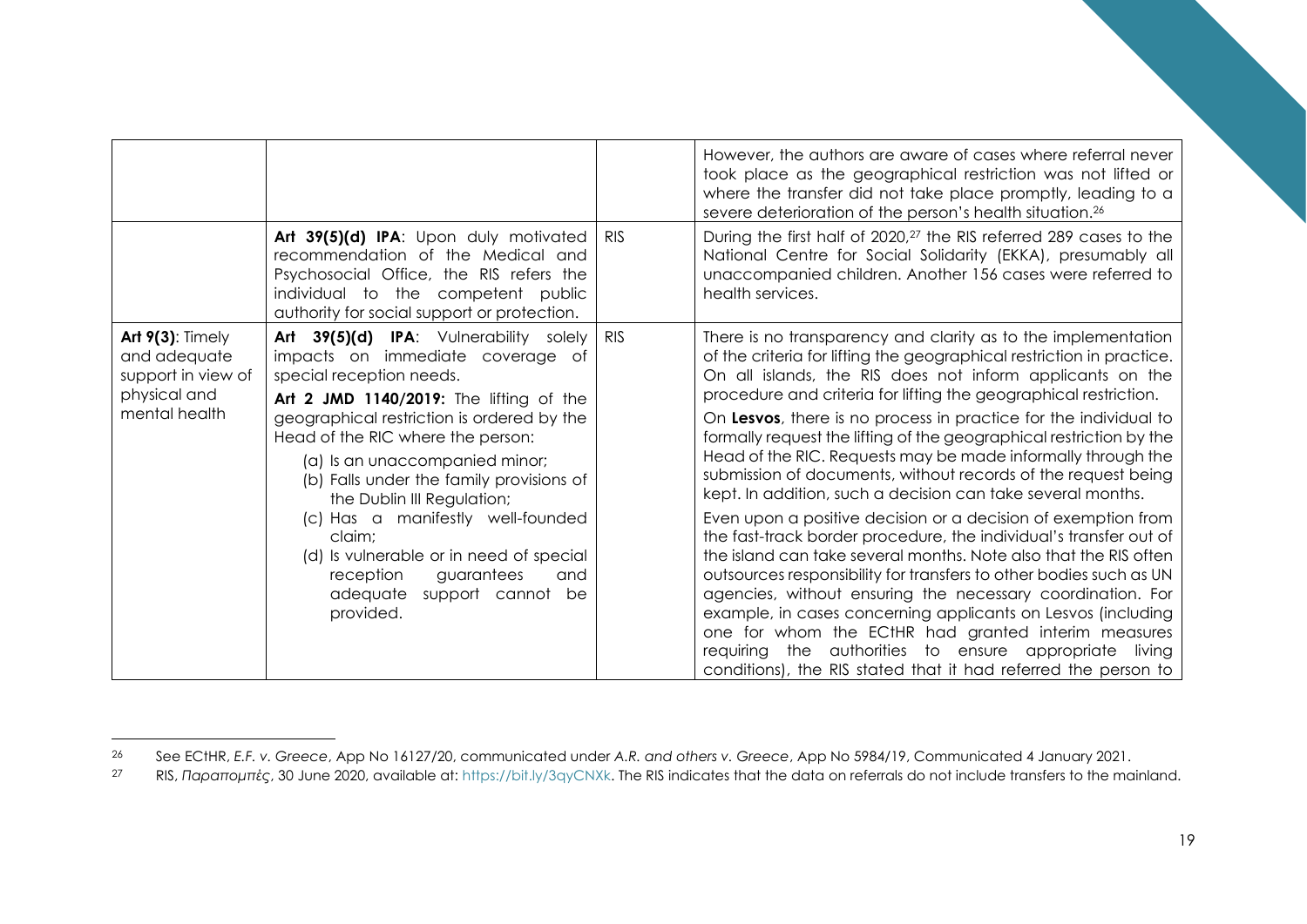|                   |                                                                                                                                                                                                                                                              | UNHCR for his transfer to the mainland and was thereby not in<br>a position to know when he would be transferred. <sup>28</sup><br>Furthermore, the RIS has sought the assistance of NGOs<br>operating in Moria to identify asylum seekers to be transferred<br>out of the camp earlier in 2020, advising them to send referrals<br>to the Vulnerability Focal Point of the RIC. However, the RIS does<br>not provide information as to which categories were eligible for<br>the lifting of the restriction and does not follow up to NGOs'<br>referrals. <sup>29</sup> More recent requests have also failed to yield<br>clarifications on the applicable criteria for transfers to the |
|-------------------|--------------------------------------------------------------------------------------------------------------------------------------------------------------------------------------------------------------------------------------------------------------|-------------------------------------------------------------------------------------------------------------------------------------------------------------------------------------------------------------------------------------------------------------------------------------------------------------------------------------------------------------------------------------------------------------------------------------------------------------------------------------------------------------------------------------------------------------------------------------------------------------------------------------------------------------------------------------------|
|                   |                                                                                                                                                                                                                                                              | mainland. <sup>30</sup>                                                                                                                                                                                                                                                                                                                                                                                                                                                                                                                                                                                                                                                                   |
| 8. Age assessment |                                                                                                                                                                                                                                                              |                                                                                                                                                                                                                                                                                                                                                                                                                                                                                                                                                                                                                                                                                           |
|                   | Art 39(5)(f) IPA refers to JMD 9889/2020:<br>Art 2 JMD 9889/2020: Referral for age<br>assessment by the RIS or the Asylum<br>Service in case of doubts as to the<br>person's age, i.e. when the authority's<br>initial assessment is not consistent with the | The concerns outlined above as regards the involvement of<br>Frontex experts in document checks are particularly relevant to<br>age assessment. In addition, the Asylum Service only deems IDs,<br>passports and original birth certificates, translated and sealed<br>by the embassy of the country of origin, as proof of the<br>applicant's age.                                                                                                                                                                                                                                                                                                                                       |
|                   | person's statements.<br>Art 4 JMD 9889/2020: Age assessment<br>conducted by EODY within the RIC, a<br>public health institution, or otherwise a<br>private practitioner under a relevant<br>programme.                                                       | Age assessment practice falls far short of legislative standards.<br>Many alleged minors report arbitrary age assessments,<br>conducted in dereliction of legal provisions. Starting from their<br>first registration in the RIC, minors have claimed their minority<br>but have not been considered credible and have been met<br>with mistrust from interpreters and authorities. Responses<br>include phrases such as "you do not look like a minor". Several                                                                                                                                                                                                                          |

<sup>28</sup> RSA & Stiftung PRO ASYL, *Submission in M.S.S. v. Belgium and Greece and Rahimi v. Greece*, July 2020, para 10. See ECtHR, *M.A. v. Greece*, App No 18179/20, Order of 5 May 2020, and *E.F. v. Greece*, App No 16127/20. The cases were communicated under *A.R. and others v. Greece*, App No 5984/19, Communicated 4 January 2021.

<sup>29</sup> HIAS, *Communication in the M.S.S. and Rahimi groups v. Greece*, August 2020, 12.

<sup>30</sup> RIS, 'Παροχή διευκρινίσεων σε ερωτήματα του Legal Aid Sub-Working Group – Lesvos αναφορικά με διαδικασίες εντός της νέας Δομής στη θέση Μαυροβούνι', No 4.2/13331, 18 November 2020, on file with the authors.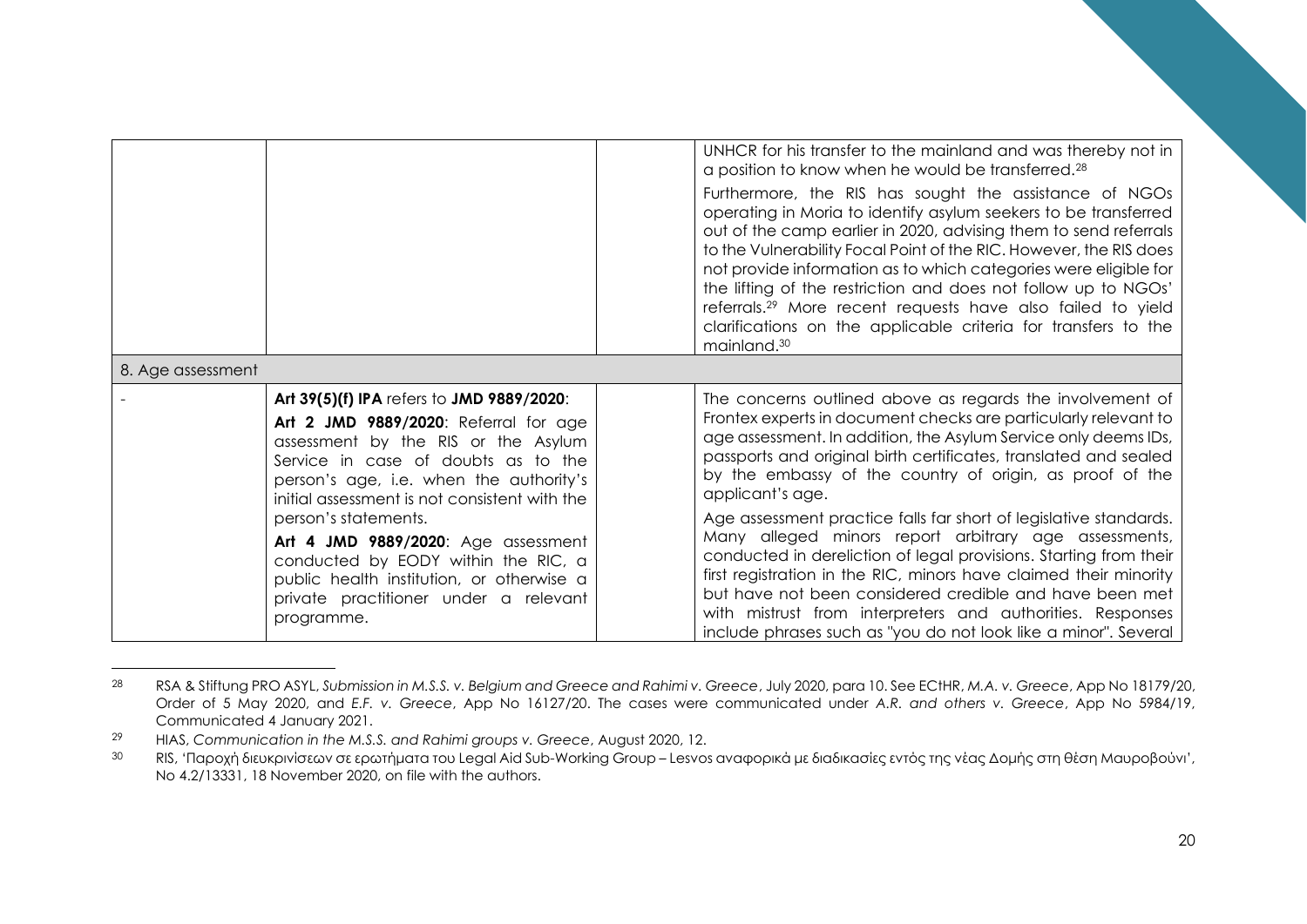|                                                                            |             | alleged minors have reported that they were not informed of<br>the age assessment process or its consequences; they were<br>only called to the facilities of EODY inside Moria on Lesvos.                                                                                                                                                                                                                                                                                                                                                                                                                                                                                                                                                                                                                   |
|----------------------------------------------------------------------------|-------------|-------------------------------------------------------------------------------------------------------------------------------------------------------------------------------------------------------------------------------------------------------------------------------------------------------------------------------------------------------------------------------------------------------------------------------------------------------------------------------------------------------------------------------------------------------------------------------------------------------------------------------------------------------------------------------------------------------------------------------------------------------------------------------------------------------------|
|                                                                            |             | Furthermore, severe capacity shortages in medical staff on the<br>islands result in prolonged delays in the conduct of age<br>assessments. In one case on Samos, the Asylum Service referred<br>an alleged minor to the General Hospital of Samos to undergo<br>the examination in December 2019. The applicant's lawyer was<br>informed in October 2020 that the examination had not taken<br>place until now because the General Hospital of Samos could<br>only examine 8 persons <sup>31</sup> and the Asylum Service had decided<br>to give priority to minors who had submitted a family<br>reunification request under the Dublin Regulation. Moreover,<br>the General Hospital of Samos informed the lawyer that it had<br>never received a request by the Asylum Service concerning her<br>client. |
|                                                                            |             | Treatment pending the outcome of the age assessment:<br>Individuals are not treated as minors during the age assessment<br>procedure. On all islands, the Public Prosecutor does not<br>appoint a guardian for the person, while alleged minors are<br>excluded from safe zones in the RIC. Accordingly, on islands<br>such as Kos, alleged minors remain in the pre-removal<br>detention centre for prolonged periods pending the outcome<br>of the process. <sup>32</sup>                                                                                                                                                                                                                                                                                                                                 |
| Art 5 JMD 9889/2020: Age assessment<br>methods shall be followed in order: | <b>EODY</b> | Medical methods for age assessment are systematically used,<br>despite well-documented concerns as to their accuracy and<br>reliability. The authorities do not systematically comply with the                                                                                                                                                                                                                                                                                                                                                                                                                                                                                                                                                                                                              |

<sup>&</sup>lt;sup>31</sup> General Hospital of Samos, Doc No 10834, 8 July 2020, cited in Efsyn, 'Τον άφησαν να πεθάνει λόγω του «κανονισμού»', 30 July 2020, available at: [https://bit.ly/2LvgzFT.](https://bit.ly/2LvgzFT)

<sup>32</sup> This was also the case on **Lesvos** when the pre-removal detention centre was in operation.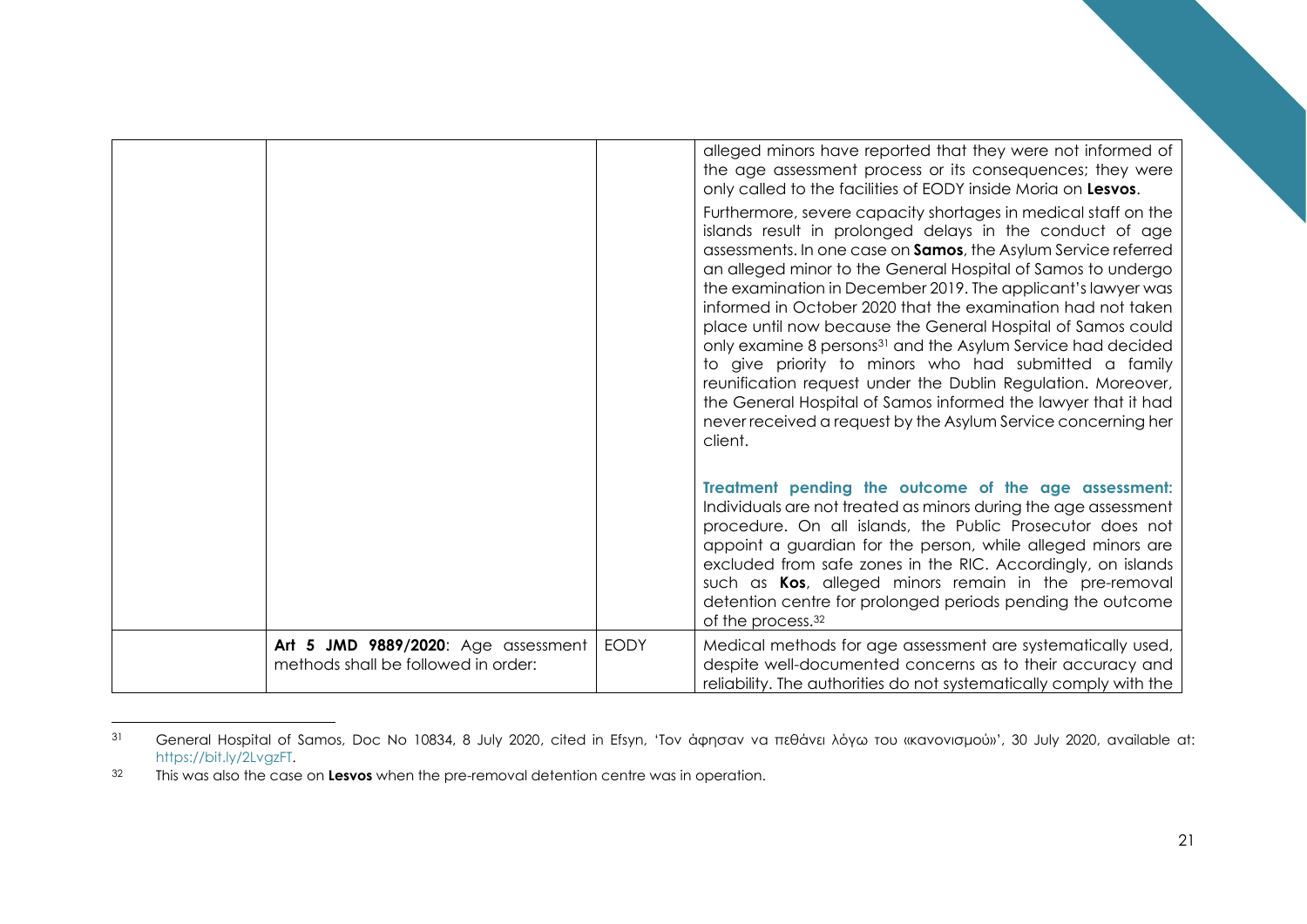|                      | a. Assessment of macroscopic features<br>e.g. weight, height, voice, hair<br>b. Psychosocial assessment<br>bv<br>$\alpha$<br>psychologist and social worker<br>c. Wrist and arm or dental X-ray or any<br>other means apt to offer an accurate<br>conclusion according to international<br>literature | procedure set out in secondary legislation. <sup>33</sup> Persons are<br>subjected to an X-ray examination at the First-Line National<br>Health Network Centre (ΠΕΔΥ) or general hospital, without prior<br>assessment by a psychologist and a social worker.<br>Moreover, EODY does not perform a step-by-step process<br>starting from less invasive methods, as established by JMD<br>9889/2020. The alleged minors go through a one-time<br>appointment which includes an age assessment interview and<br>a medical and psychological evaluation. Many are only asked<br>about aspects irrelevant to age assessment such as their family<br>relationships, country of origin and reasons for fleeing. The<br>sessions take less than 15 minutes and involve no explanation<br>of the procedure or its outcome. |
|----------------------|-------------------------------------------------------------------------------------------------------------------------------------------------------------------------------------------------------------------------------------------------------------------------------------------------------|--------------------------------------------------------------------------------------------------------------------------------------------------------------------------------------------------------------------------------------------------------------------------------------------------------------------------------------------------------------------------------------------------------------------------------------------------------------------------------------------------------------------------------------------------------------------------------------------------------------------------------------------------------------------------------------------------------------------------------------------------------------------------------------------------------------------|
| 9. Guardianship      |                                                                                                                                                                                                                                                                                                       |                                                                                                                                                                                                                                                                                                                                                                                                                                                                                                                                                                                                                                                                                                                                                                                                                    |
|                      | Art 16(1) L 4554/2018: Relating<br>to<br>unaccompanied<br>children,<br>referral<br>authorities<br>inform<br>the<br>competent<br>prosecutor without delay. The prosecutor<br>acts as temporary guardian and ensures<br>the immediate appointment of a<br>guardian.                                     | Unaccompanied children are not immediately appointed a<br>guardian for the purposes of reception and identification<br>procedures. However, at different times in recent years, on the<br>basis of a general authorisation of guardians coordinated by<br>METAdrasi by public prosecutors, unaccompanied children on<br>Lesvos, Chios, Leros and Kos have been able to be<br>accompanied by guardians during the aforementioned<br><b>procedure before Frontex.</b> <sup>34</sup> The presence of guardians has had<br>visible impact on the transparency of the registration of the<br>individuals' personal details, including declared age.                                                                                                                                                                     |
| 10. Legal assistance |                                                                                                                                                                                                                                                                                                       |                                                                                                                                                                                                                                                                                                                                                                                                                                                                                                                                                                                                                                                                                                                                                                                                                    |
|                      | Art 71(1) IPA: Asylum seekers grant power<br>of attorney to a lawyer or authorisation to<br>a counsellor through written document,                                                                                                                                                                    | As regards access to legal assistance, people arriving on the<br>islands and entering the RIC do not come into contact with<br>lawyers prior to undergoing reception and identification                                                                                                                                                                                                                                                                                                                                                                                                                                                                                                                                                                                                                            |

<sup>33</sup> Psychosocial assessments appear to be conducted on **Lesvos** as of August 2020.

<sup>34</sup> METAdrasi, 'Ανακοίνωση της ΜΕΤΑδρασης για την επιτροπεία ασυνόδευτων ανηλίκων', 27 February 2020, available at: [https://bit.ly/2LvHzF1.](https://bit.ly/2LvHzF1) The Prosecutor of **Samos** did not provide such an authorisation in previous years.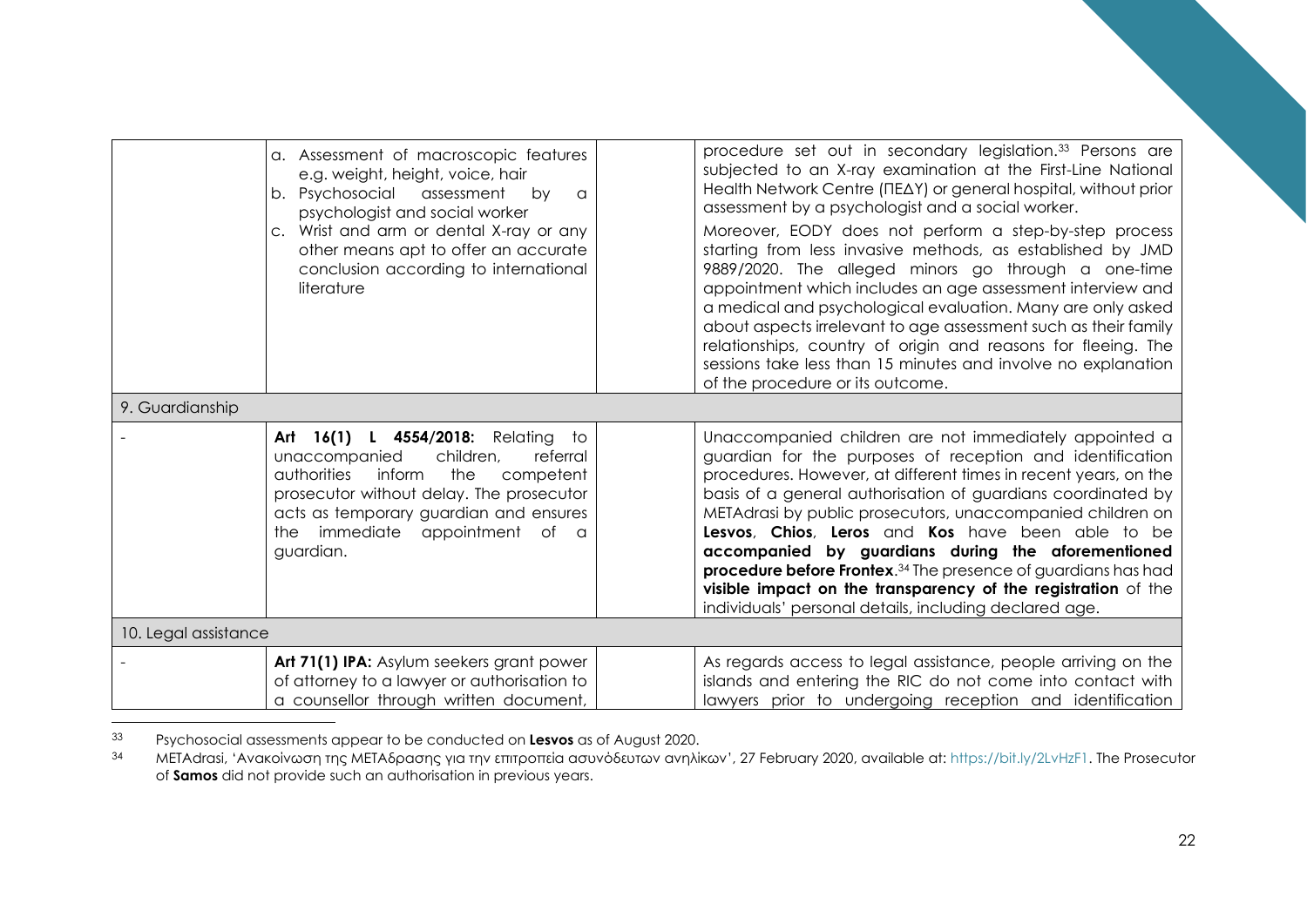|                                                                                                                                                                                                             | subject to verification of the authenticity<br>of the applicant's signature before a<br>public authority.                                                                                                                                                                                                                                                                                                                                                     |            | procedures, including in quarantine areas used in 2020 during<br>the COVID-19 pandemic. It is worth highlighting that restrictive<br>rules on authorisation of legal representatives under Article 71<br>IPA pose additional obstacles to representing persons<br>immediately upon their arrival in the RIC.<br>Difficulties emerge on all islands due to the requirement on<br>applicants to certify the authenticity of their signature before<br>the RIS, the Asylum Service or the Police. The authorities often<br>invoke arbitrary grounds for refusing to perform that service,<br>however. On Chios, the RIS has refused to certify signatures due<br>to lack of dedicated personnel for the procedure. On other<br>islands, police authorities inside the RIC have refused to provide<br>the service on the ground that they lack seals for the<br>procedure. More recently on Lesvos, police authorities have<br>denied certification of signatures for authorisations written in<br>Greek, given that the applicant did not speak the language. |
|-------------------------------------------------------------------------------------------------------------------------------------------------------------------------------------------------------------|---------------------------------------------------------------------------------------------------------------------------------------------------------------------------------------------------------------------------------------------------------------------------------------------------------------------------------------------------------------------------------------------------------------------------------------------------------------|------------|------------------------------------------------------------------------------------------------------------------------------------------------------------------------------------------------------------------------------------------------------------------------------------------------------------------------------------------------------------------------------------------------------------------------------------------------------------------------------------------------------------------------------------------------------------------------------------------------------------------------------------------------------------------------------------------------------------------------------------------------------------------------------------------------------------------------------------------------------------------------------------------------------------------------------------------------------------------------------------------------------------------------------------------------------------|
| 11. Referral to the asylum procedure                                                                                                                                                                        |                                                                                                                                                                                                                                                                                                                                                                                                                                                               |            |                                                                                                                                                                                                                                                                                                                                                                                                                                                                                                                                                                                                                                                                                                                                                                                                                                                                                                                                                                                                                                                            |
| Art 14(2): Referral<br>to asylum<br>authorities<br>together with the<br>de-briefing form<br>Recital 16: The<br>registration of the<br>asylum claim only<br>takes place after<br>the screening has<br>ended. | Art 39(6)(a) IPA: The individual is referred<br>to the competent Regional Asylum Office<br>upon completion of the procedure.<br>Art 39(6)(b) IPA: An application may be<br>submitted at any stage of the procedure.<br>Therefore, the<br>registration of<br>the<br>application is not suspended pending<br>reception and identification procedure.<br>The authorities shall separate asylum<br>seekers from the remainder of the<br>population in the centre. | <b>RIS</b> | The registration of the asylum application under Article 6(1) of<br>the Asylum Procedures Directive, also referred to as pre-<br>registration (προκαταγραφή) or basic registration (απλή<br>καταγραφή), takes place during the reception<br>and<br>identification procedure. The RIS issues a referral note<br>(παραπεμπτικό σημείωμα) to the competent Regional Asylum<br>Office, which contains inter alia an Asylum Pre-Application<br>Number (Αριθμός Προαιτήματος Ασύλου).<br>Several obstacles hinder effective referral from the RIS to the<br>Asylum Service, however. As authorities do not have<br>coordinated access to the national asylum database<br>(Aλκυόνη) maintained by the Police, vulnerability assessments<br>done by the RIS are not immediately visible to the Asylum<br>Service. There have been reported cases of asylum seekers<br>having to receive copies from the RIS to produce them before                                                                                                                                 |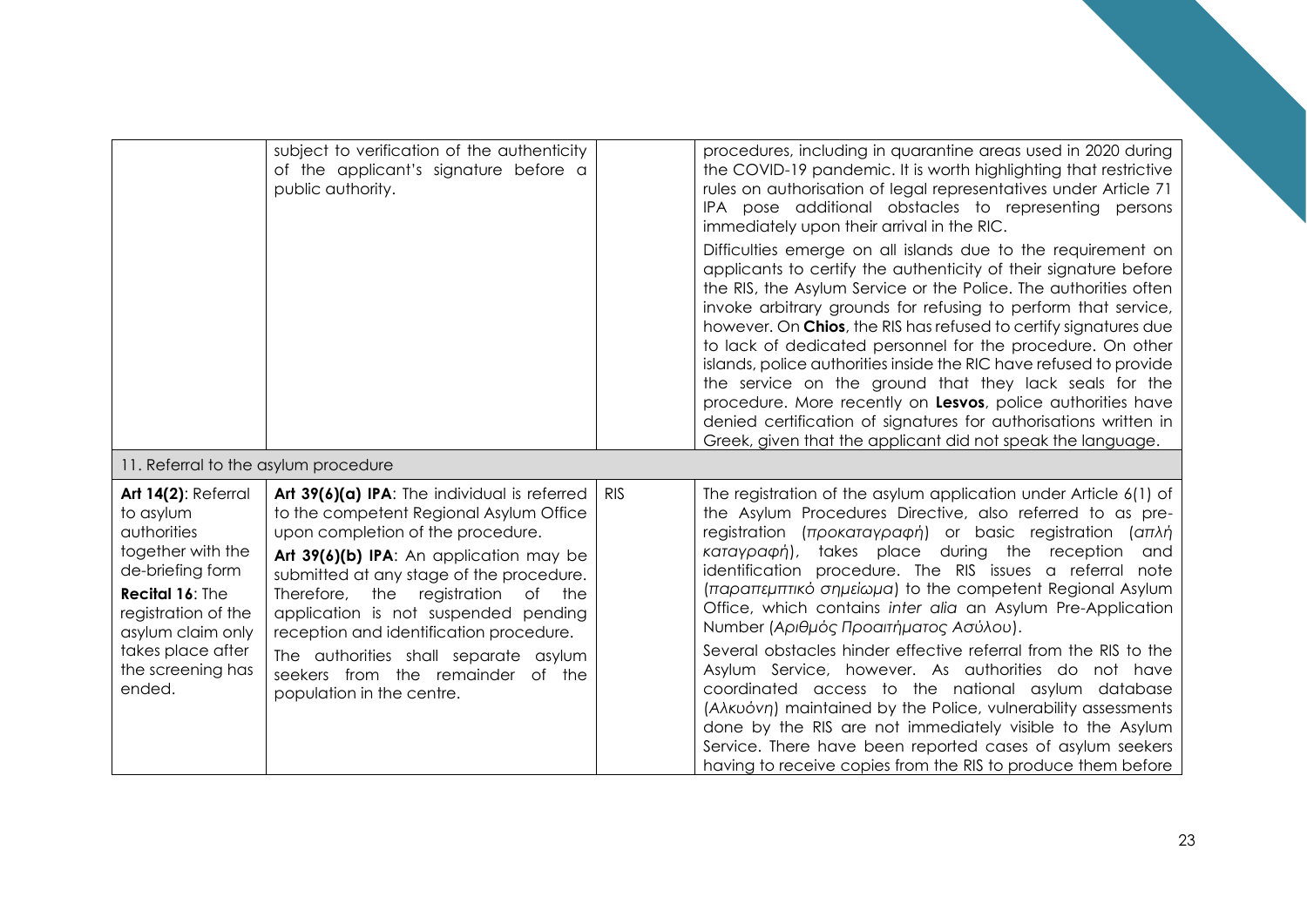| asylum authorities. <sup>35</sup> At the end of 2020, the government<br>announced its plan to develop a new integrated asylum<br>database (A $\lambda$ Kuo'vn II) with financial support from the Internal<br>Security Fund (ISF). <sup>36</sup>                                                                                                                                                                                                                                                                                                                                                                                                                                                                                                                                                                                                                                                                                                                                    |
|-------------------------------------------------------------------------------------------------------------------------------------------------------------------------------------------------------------------------------------------------------------------------------------------------------------------------------------------------------------------------------------------------------------------------------------------------------------------------------------------------------------------------------------------------------------------------------------------------------------------------------------------------------------------------------------------------------------------------------------------------------------------------------------------------------------------------------------------------------------------------------------------------------------------------------------------------------------------------------------|
| Pilot lodging of applications by the RIS: Since the end of 2020,<br>a new RIS asylum registration form akin to the de-briefing form<br>presented in the Screening Regulation has been introduced in<br>the RIC of Chios and Evros, where the RIS conducts the lodging<br>of the asylum application in a pilot phase. However,<br>deficiencies have already been identified in the registration<br><b>pilot</b> due to issues in the coordination between the RIS and the<br>Asylum Service, as well as the lack of competence of the RIS to<br>issue a Temporary Foreigner Insurance and Health Care<br>Number (Προσωρινός Αριθμός Ασφάλισης και Υγειονομικής<br>Περίθαλψης Αλλοδαπού, PAAYPA) to asylum seekers upon the<br>lodging of the claim. As the project remains in pilot phase and<br>various deficiencies have emerged, the Asylum Service<br>conducts a repeat interview with the individual following the<br>completion of the reception and identification procedure. |
| The Additional Personal Data Registration Form (Φόρμα<br>καταγραφής συμπληρωματικών προσωπικών στοιχείων) of the<br>RIS largely mirrors the contents of the registration form ( $\phi \phi \rho \mu \sigma$ )<br>καταγραφής) used by the Asylum Service for the lodging of<br>applications.                                                                                                                                                                                                                                                                                                                                                                                                                                                                                                                                                                                                                                                                                         |
| "International<br>However,<br>Protection<br>the<br>Application<br>Information" of the RIS form includes entries which touch upon<br>the admissibility of the asylum claim vis-à-vis the "safe third<br>country" concept: "In case of stateless or <b>applicants whose last</b>                                                                                                                                                                                                                                                                                                                                                                                                                                                                                                                                                                                                                                                                                                      |

<sup>35</sup> RSA & Stiftung PRO ASYL, *Submission in M.S.S. v. Belgium and Greece and Rahimi v. Greece*, July 2020, para 8.

<sup>36</sup> Greek Government, *Ολοκληρωμένο σύστημα διαχείρισης ασύλου – Αλκυόνη ΙΙ*, available at: [https://bit.ly/2JXIIon.](https://bit.ly/2JXIIon)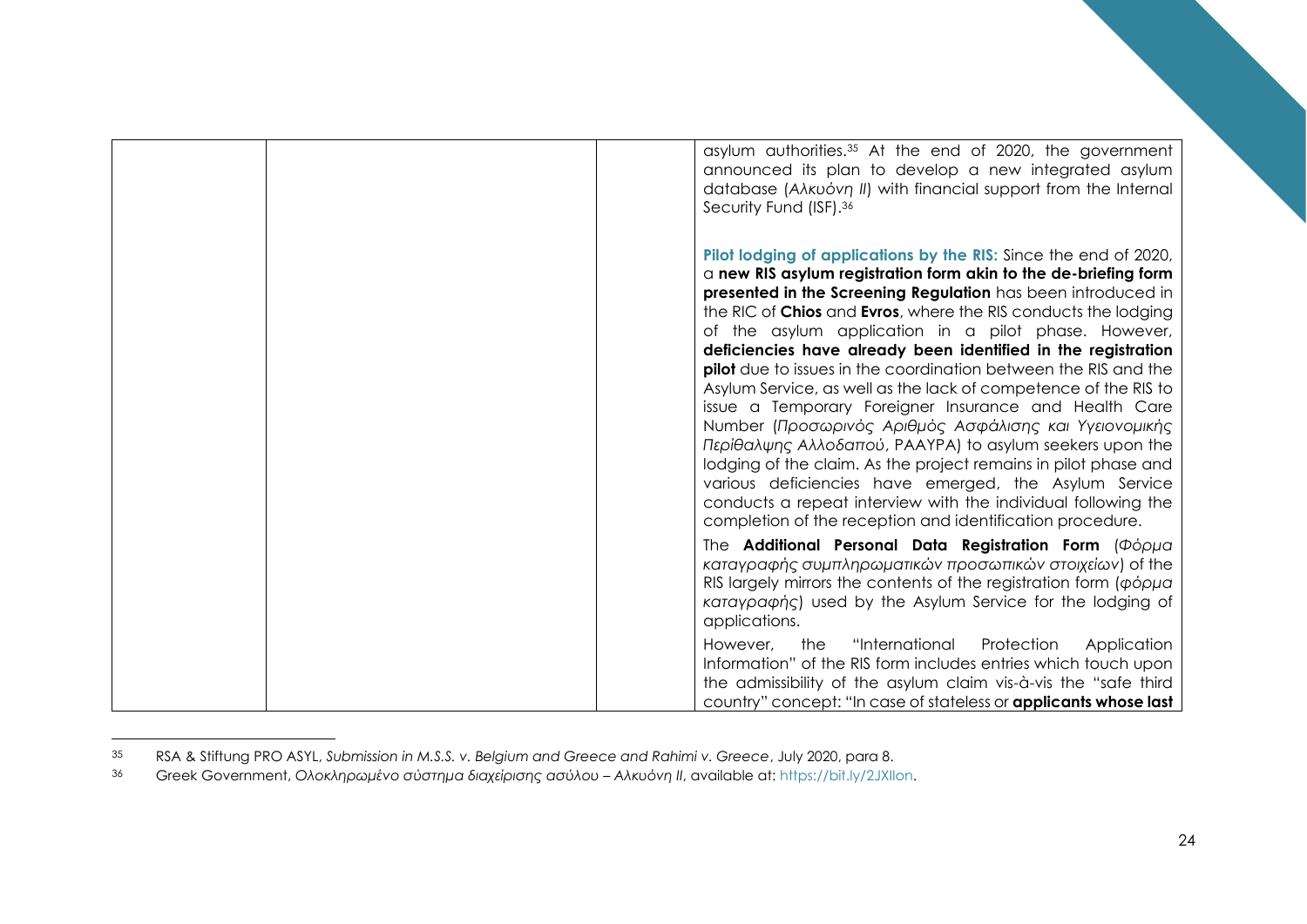|                                                                                                      |                                                                                                                                                                                                                                                 |            | country of residence may be considered a secure third<br>country: State explicitly all the reasons why you do not wish to<br>return to your country or country of most recent residence." This<br>entry does not exist in the Asylum Service registration form.                                                                                                                                                                                                                   |
|------------------------------------------------------------------------------------------------------|-------------------------------------------------------------------------------------------------------------------------------------------------------------------------------------------------------------------------------------------------|------------|-----------------------------------------------------------------------------------------------------------------------------------------------------------------------------------------------------------------------------------------------------------------------------------------------------------------------------------------------------------------------------------------------------------------------------------------------------------------------------------|
|                                                                                                      | 12. Deadlines to complete the process                                                                                                                                                                                                           |            |                                                                                                                                                                                                                                                                                                                                                                                                                                                                                   |
| Art $6(3)$ : 5 days                                                                                  | Art 39(4)(a) IPA: Although no deadline is  <br>set for the completion of procedures, an<br>order of "restriction on freedom" is issued<br>if reception and identification procedures<br>are not completed within 5 days of entry<br>in the RIC. | <b>RIS</b> | As noted above, "restrictions on freedom" are systematically<br>issued in practice for a maximum of 25 days.<br>On the islands, reception and identification procedures are<br>conducted within 3 to 5 days, subject to the aforementioned<br>problems relating to the medical and vulnerability assessment<br>and the point at which the process is deemed to be<br>completed. <sup>37</sup>                                                                                     |
| Art $6(3)$ : 10 days<br>in exceptional<br>cases of<br>disproportionate<br>arrivals                   | Art $39(4)(a)$ IPA: Although no deadline is  <br>set for the completion of procedures, the<br>order of "restriction on freedom" is issued<br>for a maximum of 25 days from entry in the<br>RIC.                                                 | <b>RIS</b> |                                                                                                                                                                                                                                                                                                                                                                                                                                                                                   |
| <b>Art 14(7): Referral</b><br>after the<br>deadline, even if<br>screening has not<br>been completed. | Art 39(6)(d) IPA: Where the procedure has  <br>not been completed within 25 days, the<br>asylum seekers<br>refers<br>RIS.<br>to t<br>an an<br>appropriate facility for their temporary<br>reception.                                            | <b>RIS</b> | In practice, asylum seekers are never referred to a different<br>facility outside of the island upon expiry of the 25-day time limit.<br>There have been cases of people transferred to other locations<br>on the islands, however the government has declared its<br>intention to phase out alternatives to RIC accommodation on<br>the islands and has proceeded to closure of facilities e.g. on<br>Leros and Lesvos. <sup>38</sup> In addition, the Ministry of Migration and |

<sup>37</sup> AIDA, *Country Report Greece, 2019 Update*, June 2020, 39-40.

<sup>38</sup> Ministry of Migration and Asylum, 'Τερματισμός λειτουργίας προσωρινής δομής φιλοξενίας ΠΙΚΠΑ Λέρου', 27 November 2020, available at: <https://bit.ly/3oswiDW>; RSA, 'Forcible evacuation of PIKPA in contempt of Strasbourg proceedings: The timeline of a flagrant violation of legality', 3 December 2020, available at[: https://bit.ly/38qylma.](https://bit.ly/38qylma)